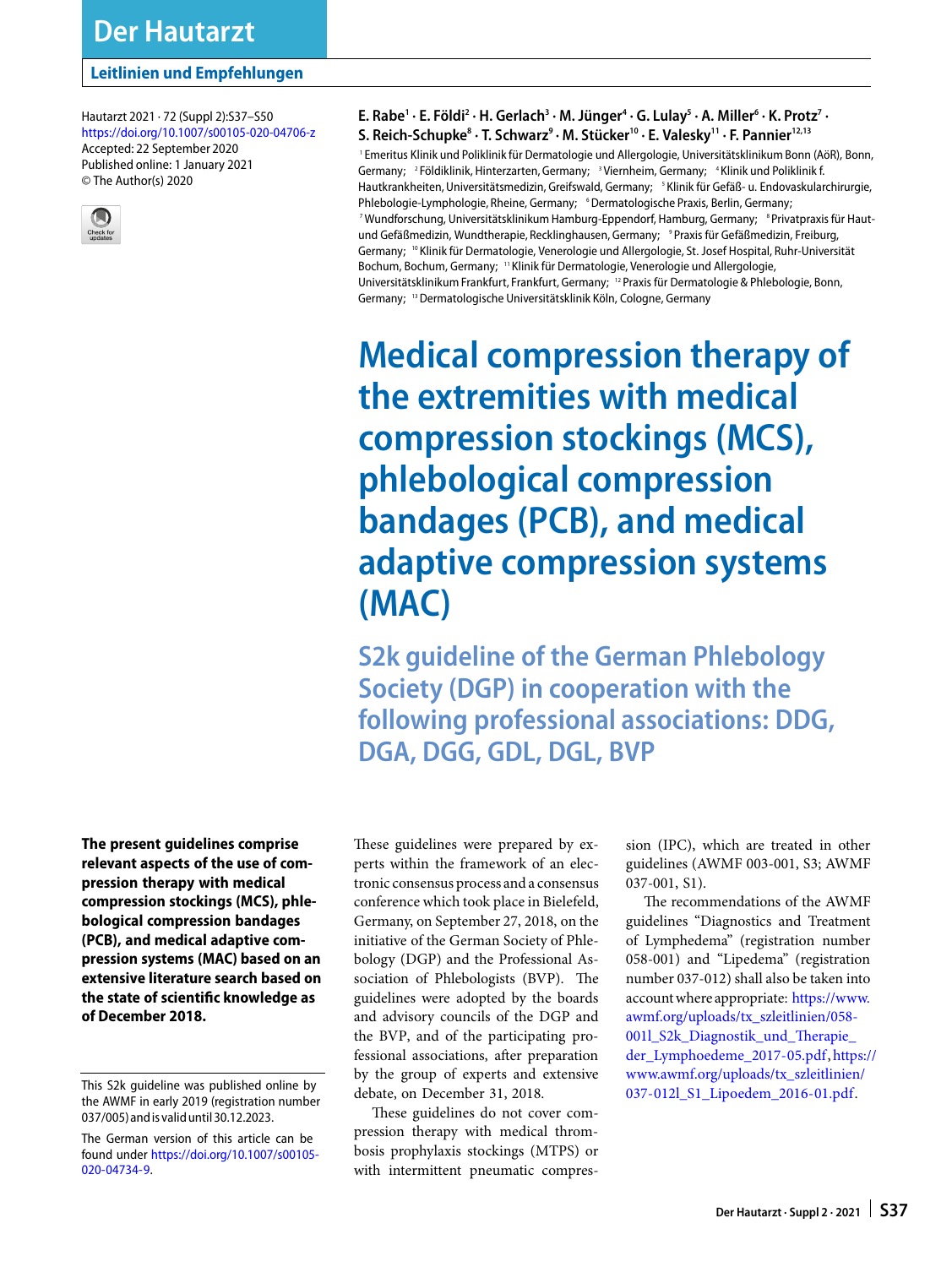# **1 Definitions**

Therapy with medical compression stockings (MCS) or phlebological compression bandages (PCB) is indispensable in the treatment of phlebological and lymphological diseases of the arms and legs. MCS are stocking-shaped knitted elastic garments; the effect of PCB is achieved by the application of elastic and/or inelastic bandages. Prepared bandaging systems (known as multiplecomponent systems), medical adaptive compression systems (MAC), and multilayer stocking systems (known as ulcer stocking systems) are also available for leg ulcer therapy [\[1\]](#page-11-0).

MCS and PCB have elastic properties, exercising continuous defined pressure on the limb. They increase venous and lymphatic drainage and improve the muscle pump function. While PCB (with bandages and bandage systems) and MAC are usually applied in the decongestion phase, MCS and ulcer stocking systems are used in the longterm therapy and maintenance phases, and MCS in prevention.

PCB can be designed as changeable or permanent bandages. A changeable bandage is replaced daily, and in the best case also left on overnight. Permanent bandages on the other hand, e.g., with multiple-component systems, are left on for longer, generally several days, and not removed at night. PCB generally include the foot and ankle and go up as high as either the head of the fibula or the proximal thigh.

Individual bandages shall be distinguished from bandage systems. The elastic properties of the final bandage system, and thus its stiffness, can be altered by wrapping bandages over one another in several layers and by the use of different materials. In this way, a PCB consisting of several layers of individual elastic bandages can finally assume the properties of inelastic bandaging on the leg. The same is true of adhesive and cohesive bandages. In any case, a PCB consisting of several components or layers is better for healing than one consisting of just one component or layer [\[1–](#page-11-0)[3\]](#page-11-1). Medical adaptive compression systems (MAC) are also called adjustable compression wrap

tic materials and are fixed with Velcro or equivalents suchashooks. Whenapplied, these systems present high stiffness. They can include separate components for the foot, calf, and thigh, and for the hand and arm. If appropriate, MAC can be fitted independently by the patient if he/she is still sufficiently mobile; however, the hook-tape system also makes fitting the bandages easier for therapists, relatives, or carers. This encourages independence in the patient and supports adherence. The use of medical compression ther-

apy requires special knowledge and experience, not only for diagnosis, differential diagnosis, risks, and contraindications, but also for ordering compression materials opportunely and for the application technique.

devices. They consist of mostly inelas-

The patient's age and the condition of his/her skin, musculature, and connective tissue all play a part in the selection of the compression material. The tissue of geriatric patients is ofen very sensitive, so the material and the pressure shall be adapted to their conditions.

#### **Recommendation 1**

**Medical compression therapy shall be an integral component of the treatment of phlebological disease. It can be applied by MCS, PCB, or MAC. Special knowledge and experience are necessary, not only for diagnosis, differential diagnosis, risks, and contraindications, but also for ordering contemporary compression materials and for the application technique.**

## 1.1 Pressure and stiffness

The effectiveness of compression therapy is dependent on the skill of the person applying the system, the pressure exerted by the compression device, the number of components and layers used, and the materials of which they are made. By "pressure at rest,"we understand the pressure exerted by the compression device when the patient is lying quietly. When the patient stands up, or the muscles are activated by walking, the pressure increases. This is called "work pressure." As a rule, the pressure prescribed is the pressure at rest. Thus, the compression classes of MCS refer to the pressure in the ankle area under rest conditions.

According to Laplace's law, the pressure is proportional to the tension of the compression material, but also to the radius of the tissue under the bandage (leg, arm). The limbs present inhomogeneous radii, with small (ankle bones, Achilles tendon, tibia edge, fibula head, edge of the foot) and large radii (thigh, Bisgaard's coulisse). To maintain adequate pressure, small radii (e.g., right and left of the Achilles tendon) and large radii (e.g., leg ulcer in Bisgaard's coulisse) should be padded individually as appropriate with special padding material. This will prevent pressure sores, ensure regular pressure distribution, and improve healing.

### **Recommendation 2**

**Because the pressure is inversely proportional to the radius, differences in circumference under the compression system shall be padded appropriately in critical cases (e.g., cachexia), with small radii (e.g., ankle region), and with unusual alterations in the circumference of the leg (e.g., Bisgaard's coulisse, Achilles tendon). This will increase the effectiveness of the treatment on the one hand and avoid pressure sores on the other.**

It is also decisive for the clinical and hemodynamic effectiveness of the compression system to determine at what increase in circumference the compression device resists if the patient is moving, if an edema forms, or when the patient stands up, leading to increased pressure under the compression system. This property of the compression material is called stiffness. If the material stretches easily, the pressure increase is small, whereas it can be very large if the material stretches very little or not at all. The pressure increase under the compression device when the patient stands up from the lying position is called the static stiffness index (SSI) [\[4\]](#page-11-2). The SSI of different materials at the same initial pressure can vary widely.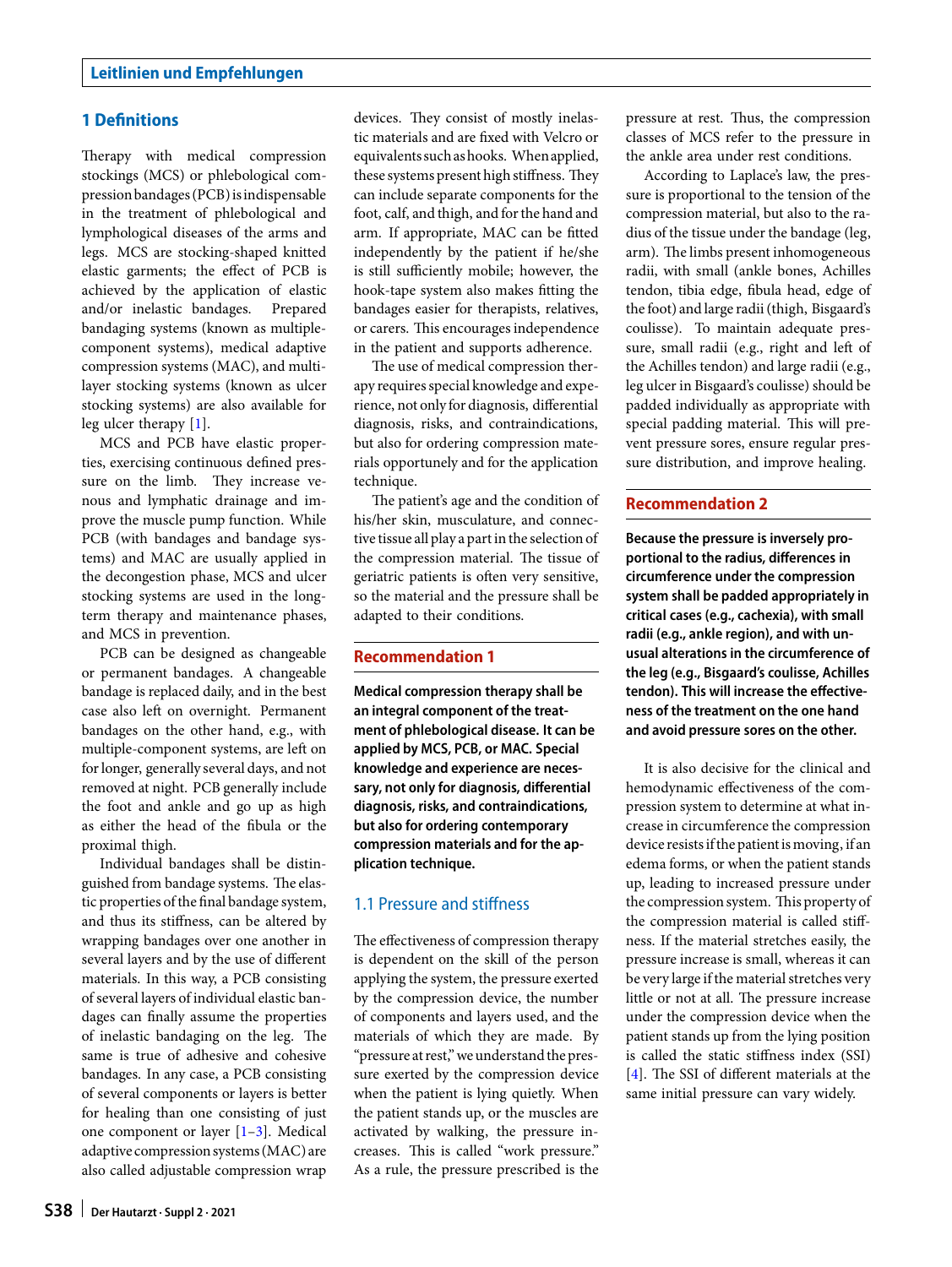### **Recommendation 3**

**When selecting and ordering compression materials, both the required pressure and the most suitable material should be considered. The effect of the compression system depends not only on the pressure but also on the properties of the material.**

# **2 Medical compression devices**

# 2.1 Medical compression stockings (MCS)

## **2.1.1 Types of knit**

Medical compression stocking are made in different knits:

- 4 *Flat-knit with seams*, machine-made, with at least one knitted thread and one inserted elastic thread in every second course. These stockings can be produced to fit very closely and apply a high level of compression. Commercially available flat knit MCS are generally stiffer; however, they are also more inflexible, making them harder to slip on over folds of tissue. These properties (greater stiffness + inflexibility + harder to slip on) are not found in circular-knit stockings. In flat-knit stockings, individual courses can be added or eliminated. They can therefore be adapted to unusual leg circumferences, e.g., with highly developed lymphedema. The stocking is knitted as a single piece and stitched together, with a seam at the back of the leg.
- 4 *Single- and double-surface circularknit with seams*, machine-made, with at least one knitted thread and one inserted elastic thread in every second course. These MCS are produced with a specific number of needles on a knitting cylinder. Additional courses cannot be either added or eliminated. The stocking can only be adapted to the shape of the leg by altering the size of the course (tight or loose knitting) or the tension of the threads. There are therefore limitations on the shaping of circular-knit MCS. Limbs with very small circumferences and extreme changes in circumference or deep

folds of tissue cannot be provided with circular-knit stockings.

### **Recommendation 4**

**Generally, flat-knit quality shall be ordered for limbs with relatively large changes in the circumference, conical shape, or deep folds of tissue, since circular-knit material is not suitable for certain anatomical proportions. For example, very marked alterations in circumference or deep folds of tissue may be found along the arms and legs of patients with chronic venous incompetence and pronounced lymph- or lipedema, as well as adipose patients.**

## **Recommendation 5**

**Because of the type of knit, flat-knit MCS generally have greater stiffness but also greater inflexibility. These properties should be used to treat patients with lymphedema or lipedema, severe chronic venous incompetence (CVI), or adiposity, and also neuropathies and arterial occlusive disease, to avoid pressure peaks due to constriction.**

## **2.1.2 Quality features**

MCS should comply with the quality features set out in the relevant guidelines.

### **Recommendation 6**

**MCS shall comply with the valid RAL GZG 387 (2000) and guideline 93/42 EWG of the European Council and qualify as a dual-tension stocking, i.e., sufficiently elastic lengthwise and crosswise.**

### **2.1.2.1 Stocking models and lengths.**

MCS for legs produced according to the standard, called ready-made, series, or standard stockings, are offered in four models:

- Calf stockings (A-D)
- $\overline{\phantom{a}}$  Knee-length stockings (A–F)
- $\blacksquare$  Thigh stockings (A–G)
- $\sim$  Compression support tights (A–T)

They all come in defined lengths (A to D-T). The standard prescribes three lengths for each model, to fit short, normal, and long legs.

The choice of length depends on the diagnosis and the location of the symptoms and alterations. Calf stockings are ofen sufficient for lower leg edemas, skin alterations in a context of CVI, and venous leg ulcer or ulcus cruris venosum (UCV). Thigh-length stockings or support tights are generally required with lymphedemas and edemas above the knee or of the whole leg afer iliac vein thrombosis. The panty part of the support tights can be made with very little pressure to simply support the garment, or with higher pressures for treating edema (e.g., pelvic lymphedema).

Arm stockings are also available to treat symptoms in the upper limbs:

- $-$  with or without a shoulder cap
- with or without an incorporated or separate glove

Special made-to-measure compression devices are available to treat toe and finger edemas.

### **Recommendation 7**

**When ordering MCS, it shall be remembered that different lengths and special parts are available. The choice of length and auxiliary elements depends on the diagnosis and the location of the symptoms and alterations.**

Auxiliary elements are available for flat-knit MCS to treat special problem locations, both in terms of garment support and the compression element (e.g., oblique closure, pockets for padding/ pelottes, wide opening).

### **Recommendation 8**

**In treatments with flat-knitted MCS, use should be made of the possibilities offered by the auxiliary elements to obtain a better therapeutic outcome.**

### **2.1.2.1.1 Ulcer compression stockings.**

Two-layer ulcer compression stocking systems are available for treating leg ulcers with MCS. They usually consist of a thinner understocking, which can be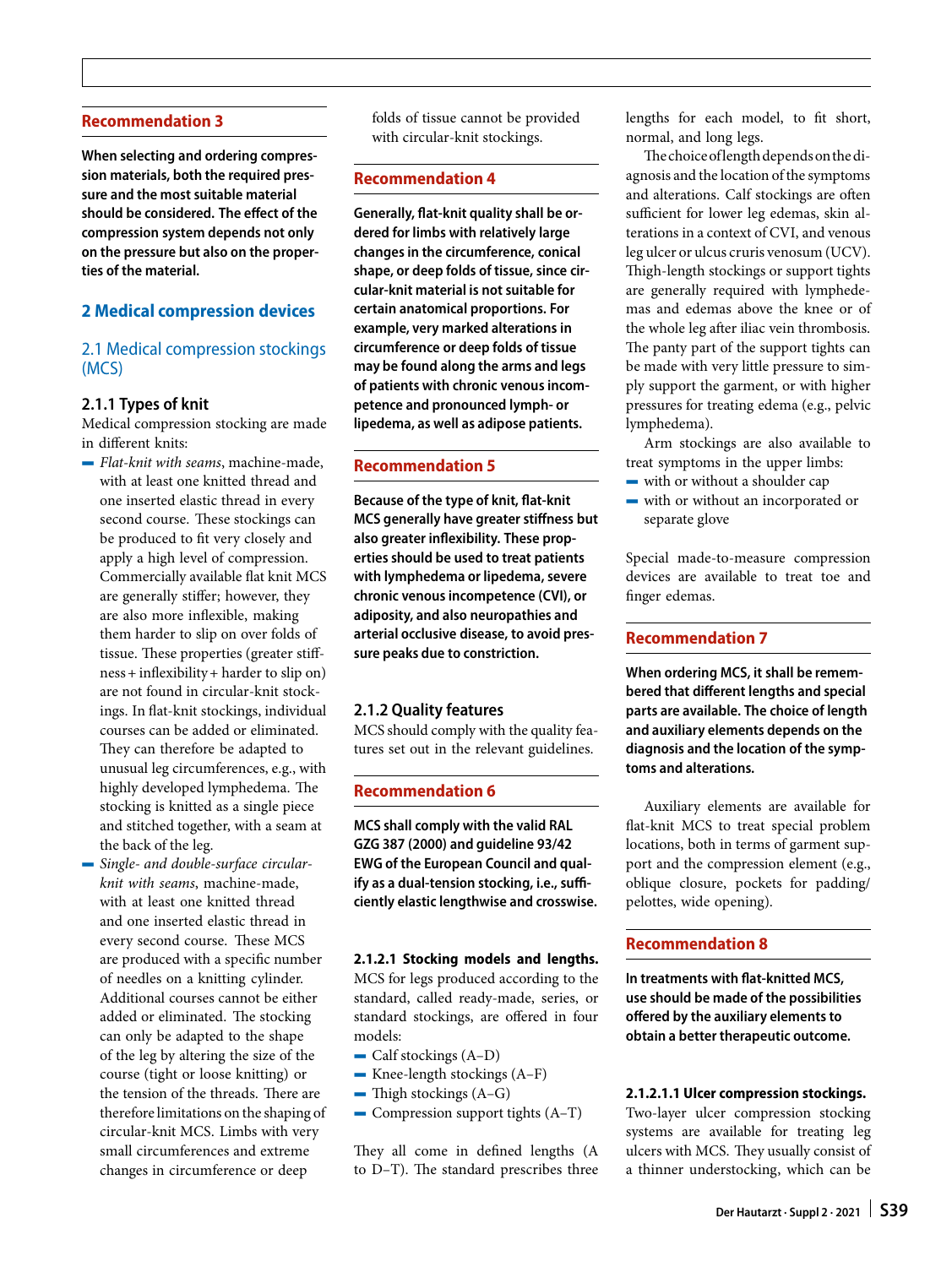<span id="page-3-0"></span>

| <b>Table 1</b> Pressure in the ankle region ac-<br>cording to RAL GZG 3872.2.6. Ordering of<br>stocking type and compression class (CCL)<br>[8] |           |                                        |              |
|-------------------------------------------------------------------------------------------------------------------------------------------------|-----------|----------------------------------------|--------------|
|                                                                                                                                                 |           | <b>CCL Intensity Pressure/</b><br>mmHq | kPA          |
|                                                                                                                                                 | Slight    | $18 - 21$                              | $2.4 - 2.8$  |
| Ш                                                                                                                                               | Medium    | $23 - 32$                              | $3.1 - 4.3$  |
| Ш                                                                                                                                               | High      | $34 - 46$                              | $4.5 - 6.1$  |
| IV                                                                                                                                              | Very high | 49 and more                            | 6.5 and more |

kept on at night, and a stronger stocking with compression which is worn on top. On the one hand, the combination of the two types of stocking makes it easier to use dressings, and on the other, the use of two layers increases the stiffness of the compression system. The pressure at rest is generally in compression class (CCL) 3.

#### **Recommendation 9**

**In patients with UCV, treatment with MCS shall be tried as an alternative to PCB after decongestion.**

### **Recommendation 10**

**When UCV patients are treated by compression with MCS, two-layer MCS systems designed for UCV should be used.**

**2.1.2.2 Circumference.** Leg circumference is defined in sizes a to g, measured at length measurement points A to G. For mass-produced stockings, the standard requires a series of circumference measurements for slim, normal, and strong legs.

**2.1.2.3 Toe, heel, and hand.** MCS may have an open or closed toe. The toe area should be elastic, so as not to cause constriction. The heel, which is closed in all MCS, should also be elastic. Arm stockings can either include the hand or leave it exposed.

**2.1.2.4 Fit, ready-made and made-tomeasure stockings, sizes.** MCS can only be effective if they fit properly, i.e., the length and circumference shall match the particular anatomy of the treated leg. Since the patient will wear the MCS

when standing up, the size shall be measured in the standing position, especially in adipose patients. If both legs are to be fitted with MCS, each limb shall be measured individually.

If the measured length and circumference match a standard size, a readymade stocking should be selected. Significant differences in the measurements ofen require the provision of a madeto-measure MCS. Flat-knit MCS should always be made to measure.

# **Recommendation 11**

**The limbs shall be measured when free of edema insofar as possible to ensure that the right size of MCS is selected. This applies to both ready-made and made-to-measure MCS.**

2.1.2.4.1 Reception of MCS. The MCS shall be correctly received for correct issue to the patient.

## **Recommendation 12**

**On receipt, the following criteria at least shall be checked:**

- 4 **Number**
- 4 **Length: A–D calf stockings, A–F knee-length stockings, A–G thigh stockings, A–T compression support tights**
- 4 **Compression class (CCL): I to IV**
- 4 **Indication and diagnosis**
- 4 **Device number or description**
- 4 **Check made-to-measure production if necessary**
- 4 **Toe: open or closed**

**Additional checks, if required:**

- 4 **Made-to-measure production**
- 4 **Auxiliary elements: e.g., fly opening, pelottes, zip closure, panty part with compression**
- 4 **Flat knit**
- 4 **Stiffness**
- 4 **Closures: e.g., sticky tape, hook-tape (Velcro), waistband**
- **-** Resupply

As different materials are supplied for each compression class, with different elasticity and effectiveness, product information is ofen important. It is the physician's job to find out the appropriate information.

**2.1.2.5 Pressure values and pressure profile.** MCS of compression classes (CCL) I, II, III, and IV differ in the intensity of the pressure applied to the limb at rest. The pressures required in the ankle area (B-measurements) are given in **a Table [1](#page-3-0)**. Commercially available MCS apply a continuously reducing pressure from distal (ankle area) to proximal. Knee-length MCS with increasing pressure, and higher pressure in the calf than in the ankle area, have also been shown to be effective for CVI [\[5](#page-11-4)[–7\]](#page-11-5).

The CCL are standardized based on the pressure at rest in the ankle area. This standardization is not international and the pressures in the individual classes may differ. However, the effectiveness of MCS is affected not only by the pressure at rest but also by the work pressure, and thus the material, which may be of different distensibility and elasticity (stiffness). A higher work pressure can be obtained either by a higher pressure at rest or by higher stiffness. There are therefore MCS of different materials in the different CCL. Putting on and taking off MCS by outpatient services is prescribable and refundable for all CCL on request.

## **Recommendation 13**

**The stocking type and the intensity of the pressure required, i.e., the CCL, are dependent on the diagnosis, the location of the drainage disturbance, the clinical findings, and the severity of the symptoms and alterations (e.g., severity of the edema). Strict attribution of a CCL to a diagnosis is meaningless. The object of compression therapy is to improve the clinical findings.**

## **Recommendation 14**

**The lowest effective CCL shall always be preferred. This supports adherence to compression therapy.**

CCL I may be sufficient to clear up the symptoms of a varicose vein or a pro-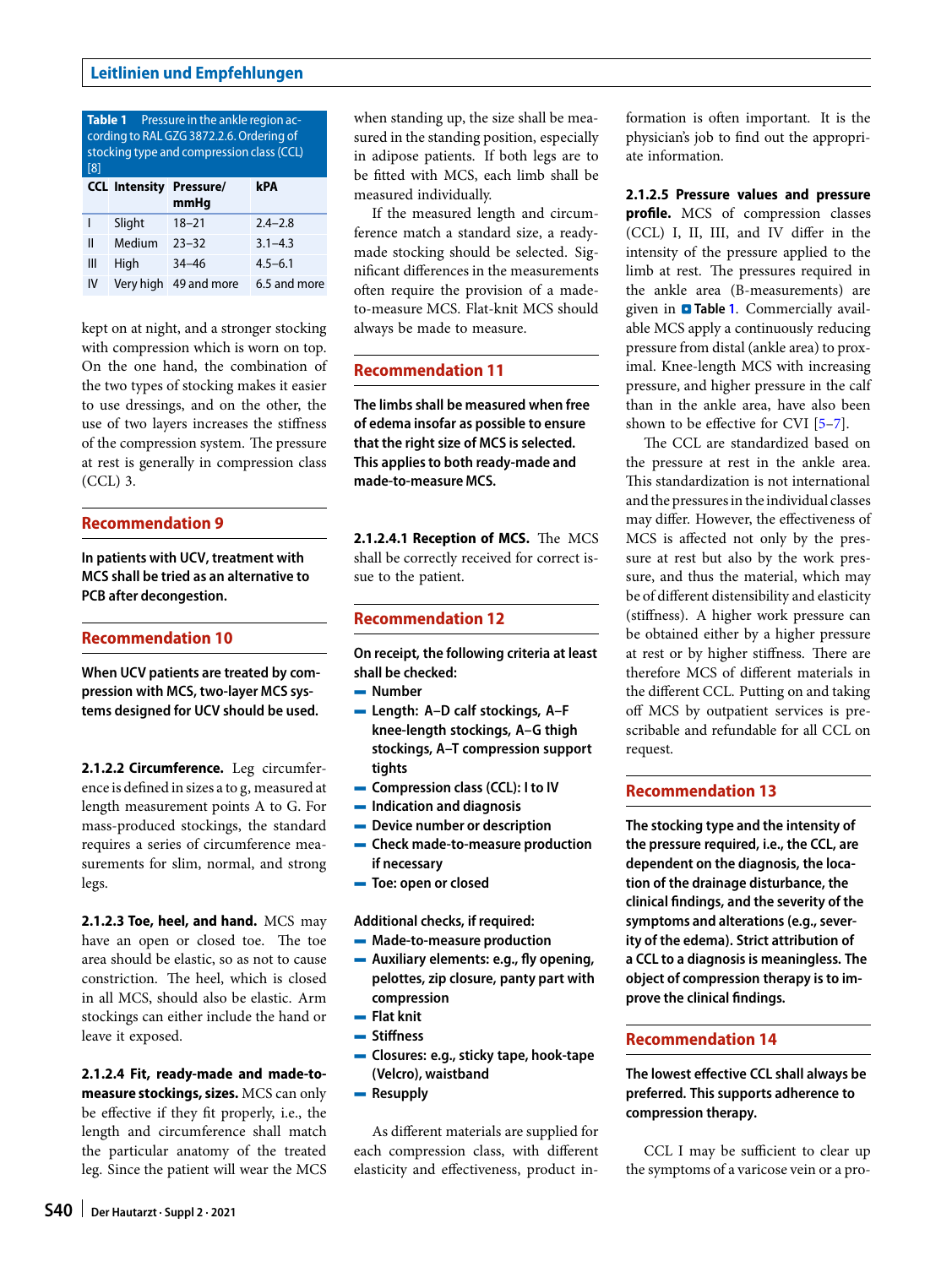nounced edema, while a higher CCL will be needed with a more advanced edema and skin alterations. CCLII is usually sufficient for the early stages of post-thrombotic syndrome, while higher CCL and short-stretch materials may be needed for more severe stages. When a lymphedema is starting (stage I), CCL II is usually sufficient, while in stage III, the higher pressure of CCL III or even IV may be necessary.

If the patient is not in a physical condition to put on MCS of higher CCL (III and IV) by him-/herself, the alternative of wearing two stockings of lower CCL, one over the other, is recommended. Another alternative is to put on individual elements one over another, e.g., forefoot cap, knee-length stocking (A–D), and capri (C–T), or thigh stocking (A–G) and shorts (F–T; with fly opening and/or zip as required). Zips can also be incorporated to order to make the stockings easier to put on and take off. The skin can be protected with an understocking.

**2.1.2.6 Materials.** Unstretched MCS are 0.5 to 1.4mm thick and made of variable combinations of polyamide, elastane, cotton, elastodiene, rayon, or microthreads.

4 *Polyamide (PA, Nylon®, Perlon®)* Polyamide thread fabrics are resistant to ageing, insects, rot, moths, and microorganisms. The maximum moisture content is 0.06%.

4 *Elastane (EL, Lycra®)* This material consists of 85% polyurethane (PU). The highly elastic threads are resistant to almost all diluted acids and alkaline, as well as oil and grease. They resist ageing, light and temperatures up to 150 °C. The moisture absorbance is very low, 1.5%.

 $\rightarrow$  *Cotton (CT)* 

Cotton is a fiber which covers the seeds of the cotton plant (Malvaceae), an annual shrub which usually grows 2 to 3m high. Raw CT normally contains 83–85% pure cellulose. CT can be boiled and sterilized; static charging is low. Its elasticity is approximately 40%, and the moisture content under normal conditions is 8%.

- 4 *Elastodiene (ELA, natural rubber)* The raw material is the sap of the rubber tree (natural latex), harvested by cutting slits in the bark. ELA is remarkable for its extraordinarily high elasticity and distensibility. It is not resistant to grease or many chemical substances. It is destroyed by high temperatures (e.g., for sterilization). The moisture absorbance is low.
- 4 *Rayon (CV, viscose)* In contrast to cotton, rayon is a regenerated cellulose thread, a chemical thread. Its moisture content varies between 5 and 15% and it is used as a substitute for cotton. Like cotton, it has high moisture absorbance (swelling capacity 85–120%).
- 4 *Microthreads*

This is a general description for polyamide and polyester threads (moisture content  $0.5-4%$ ). They are substantially thinner than natural threads, with a fineness of 0.1–1 dtex, i.e., 10,000–100,000m of thread weigh 1 g. Well-known materials made of microthreads are Tactel® and Trevira Finesse®.

- 4 *Colors, patterns, and trimmings* Both flat- and circular-knit MCS are available in a wide range of colors, which helps to make therapy more acceptable. There are also MCS in different patterns, with different types of knit and trimmings.
- 4 *New developments—auxiliary elements*

To increase wearer comfort and adherence, many MCS include ceramic capsules woven into the stocking which release conditioning substances. In other models, the actual threads are enriched with conditioning substances. If necessary, they can be re-impregnated after the stocking has been washed a few times. MCS are also available with silvercoated threads to reduce bacterial colonization of the skin.

**2.1.2.7 Tolerance.** MCS and PCB are generally well tolerated. Allergies to polyamide, elastane, cotton, rayon, or microthreads in the form of urticaria (immediate allergy) or contact eczema (delayed allergy) are very rare. Allergies to latex or rubber ingredients occur more frequently, but these are no longer used in modern MCS, except in the borders. Allergies may occur due to the disperse dyes DP blue 124 and DP blue 106, used to obtain dark colors like dark blue and black; however, these dyes are prohibited in the EU [\[9\]](#page-11-6).

Wearing an MCS or a PCB should not alter the physiological pH values of the skin.

According to the fifh amendment to the Consumer Goods Ordinance (German law), MCS can no longer contain disperse (azo) dyes which release carcinogenic amines (arylamine). The use of chrome-IV compounds and certain flameproof products is banned. Because of their high allergenicity, the Federal Institute for Health Protection of Consumers and Veterinary Medicine advises against the use of disperse dyes: disperse blue 1, 35, 106, 124; disperse yellow 3; disperse orange 3, 37/76, and disperse red. MCS containing cotton may not contain prohibited pesticides. The established maximum permitted values for insecticides, herbicides, pyrethroids, and chlorophenols shall not be exceeded.

**2.1.2.8 Durability.** MCS are usually designed to carry out their medical effect (compression) for a useful life of 6 months. This depends on correct treatment of the stocking (e.g., product care, donning, and doffing) and normal use.

# **Recommendation 15**

**MCS should be used to carry out their medical effect (compression) for a useful life of 6 months. This depends on correct manipulation of the stocking (e.g., product care, donning, and doffing) and normal use. However, wear and tear due to professional or medical requirements may lead to significant alterations in durability. If the MCS wears out sooner due to professional or medical requirements, or a pronounced change in the shape of the leg, a new one can be ordered earlier. When the first MCS is ordered, a second should always be ordered at the same time for hygienic reasons.**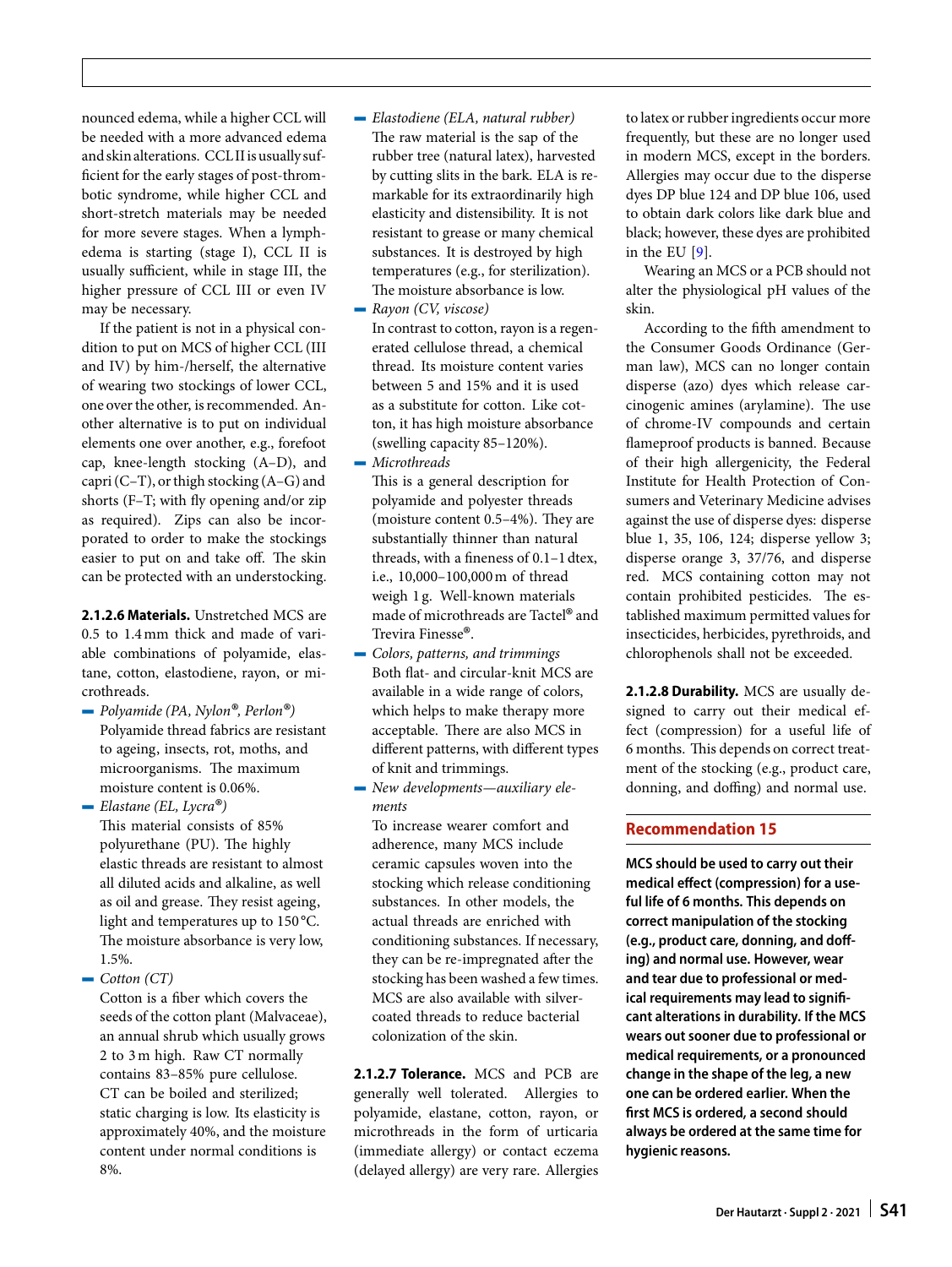**2.1.2.9 Labelling.** Unambiguous, lasting labelling of the MCS guarantees correct classification even afer a long period of use.

### **Recommendation 16**

**Every MCS should have a durable label with the following information:**

- 4 **Producer**
- 4 **Product name**
- 4 **Fiber content**
- 4 **Compression class**
- 4 **Stiffness**
- 4 **Stocking type or size**
- 4 **Product care and washing symbols**

MCS are classified in medical product laws as risk class I, i.e., the producer can attach the CE symbol to the MCS once the guidelines are met. MCS are included in the Universal Medical Device Nomenclature System (UMDNS) under number 13-789 [\[10\]](#page-11-7). Production in compliance with CE criteria alone does not guarantee the requirements necessaryfor medical treatment at the correct dosage.

**2.1.2.10 Care.** Correct care of the MCS is indispensable for maintaining its effectiveness.

## **Recommendation 17**

**The MCS should be washed daily, as sweat and dirt deteriorate the material. The producer will provide indications on the washing and care of the garment.**

# **2.1.3 MCS donning and doffing aids**

Appliances to assist in donning and doffing MCS help to protect and preserve the stocking material, and make these actions easier. They allow patients with restricted movement to handle the materials by minimizing the movement and strength that they shall exert. Donning and doffing appliances, like MCS and ulcer stocking systems, have an appliance authorization. There are models for open and closed MCS. They include slides, frames, and special forms. Donning and doffing aids shall be ordered on a separate prescription with the appropriate indications and diagnosis.

*Indications for ordering donning and doffing aids include:*

- $\blacksquare$  Paralysis
- Age-induced loss of strength
- $-A$ rthrosis/rheumatism
- Severe obesity
- $-$  Extensive stiffness of the spine/hip/ knee
- Degenerative diseases in the hands or hand region
- Sequelae from injuries/amputations

## **Recommendation 18**

**In cases of restricted movement and problems in donning and doffing the MCS, the appropriate aids should be ordered.**

# 2.2 Phlebological compression bandage (PCB)

### **2.2.1 Bandage types**

Reusable elastic materials shall be distinguished from non-reusable materials, such as adhesive (sticky) bandages and the barely distensible zinc paste bandages.

Short-stretch, medium-stretch, and long-stretch bandages shall also be distinguished. In addition to zinc paste bandages, there are padded and self-adhesive bandages. Multiple-component systems are prepared sets containing several of these materials in combination. Compression bandages are applied according to the patient's capabilities and acceptance, as well as medical indications.

## **Recommendation 19**

**The selection of the compression bandages used to make up a PCB should follow the operator's knowledge, the patient's preferences, the medical indications, and the type of bandage.**

### **2.2.2 Materials**

Compression bandages are principally made ofpolyamide, elastane, cotton, elastodiene, and rayon in different combinations.

*Polyamide (PA, Nylon, Perlon):* Polyamide thread fabrics are resistant to ageing and microorganisms. The maximum moisture content is 0.06%.

*Elastane (EL, Lycra®)*: This material consists of 85% polyurethane (PU). The highly elastic threads are resistant to oil and grease. They resist ageing, light, and temperatures up to 150 °C. The moisture absorbance is very low, 1.5%.

*Cotton (CT):*CTis a natural product of plant origin. Raw CT contains 83–85% pure cellulose. CT can be boiled and sterilized; static charging is low. Its distensibility is approximately 40% and the moisture content under normal conditions is 8%.

*Elastodiene (ELA, natural rubber):* The raw material is the sap of the rubber tree (natural latex). ELA is remarkable for its extraordinarily high elasticity and distensibility. It is not grease resistant. It is destroyed by high temperatures  $(e.g., for'')$  for sterilization). The moisture absorbance is low.

*Rayon (CV, viscose):* In contrast to cotton, rayon is a regenerated cellulose thread, a chemical thread. Its moisture content varies between 5 and 15% and it is used as a substitute for cotton. Like cotton, it has high moisture absorbance (swelling capacity 85–120%).

### **2.2.3 Bandage width and length**

Compression bandages are available in widths of 6, 8, 10, and 12 cm, and lengths of 5, 6, and 7m.

# **2.2.4 P-LA-C-E**

The acronym P-LA-C-E represents a widely used concept for the evaluation of compression bandages [\[11\]](#page-12-0). They are evaluated for:

- $P$  (pressure)—exerted by the compression bandage on the limb;
- $-$  LA (layers)—wrapping of the material over itself, whether it consists of one or more components;
- $\overline{\phantom{a}}$  C (components)—type of materials used in the manufacture of the individual components; and
- $-$  E (elasticity)—enabling the material to apply high pressure to the limb at rest.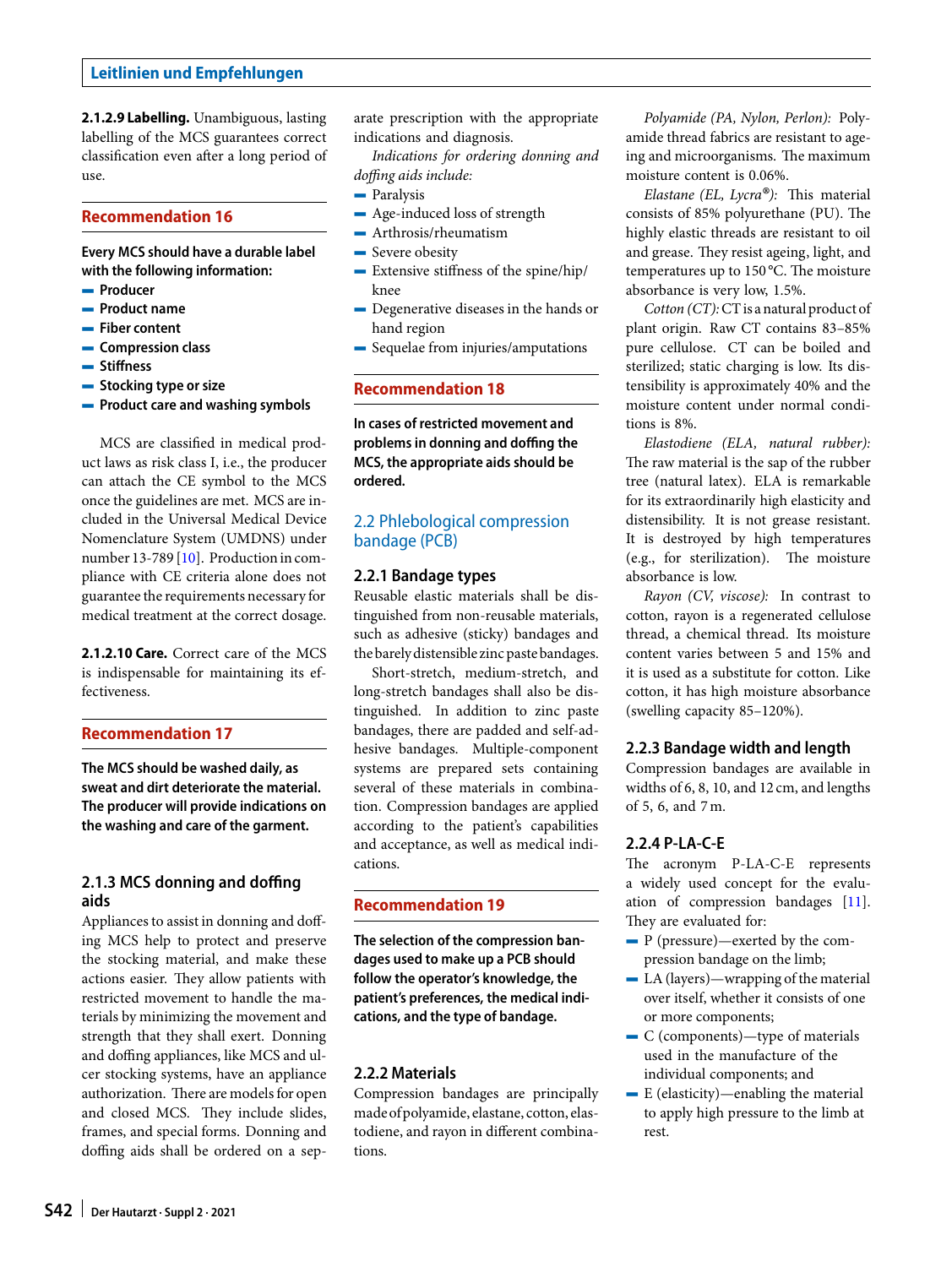# **2.2.5 Material tolerance**

PCB are well tolerated as a rule. Allergies to polyamide, elastane, cotton, elastodiene, and rayon in the form of urticaria (immediate allergy) or contact eczema (delayed allergy) are very rare. Latex or rubber ingredients are seldom used in compression bandages. Wearing a PCB should not alter the physiological pH values of the skin.

The availability of colored bandages has increased in recent years. Because of their high allergenicity, the Federal Institute for Health Protection of Consumers and Veterinary Medicine advises against the use of disperse blue 1, 35, and 106, disperse yellow 3, disperse orange 3, 3/76, and disperse red dyes. According to the Consumer Goods Ordinance, products may not contain azo dyes which release carcinogenic amines (arylamine). The use of chrome-IV compounds and certain flameproof products is banned.

### **2.2.6 Labelling**

Unambiguous, lasting labelling of the bandage guarantees correct classification even after a long period of use.

### **Recommendation 20**

**Reusable bandages should have a durable label with the following information: producer, product name, main components, length (unstretched), width (unstretched), distensibility, product care, and washing symbols. Single-use bandages should carry the information marked on the packaging, e.g., recognizable by a figure 2 in a circle crossed-out.**

### **2.2.7 Distensibility**

Bandages are mostly made to stretch longitudinally. A consensus paper  $[11]$  recommends that bandages should be distinguished between inelastic, with distensibility of less than 100%, and elastic, with distensibility of more than 100%. Distensibility describes the property of the material to become longer when pulled. Long-stretch bandages are highly distensible while short-stretch bandages are only slightly distensible. The point to which the bandage can stretch is called

the distensibility point. In long-stretch bandages the distensibility is between 140 and 200%. Bandages with lower distensibility, between 10 and 100%, are called short-stretch bandages. Zinc paste bandages, with distensibility ofless than 10%, are a special form.

Some bandages are elastic bothlengthwise and crosswise. Knowledge of the crosswise elasticity is of interest insofar as different lengthwise distensibility may be combined with different crosswise distensibility. Experience shows that a PCB made with dual-tension bandage "sits" better than one made with lengthwise elastic bandage.

### **2.2.8 Durability**

The minimum durability shall be stipulated in reusable bandages.

### **Recommendation 21**

**Reusable compression bandages should be able to be washed (boiled, steamsterilized, chemically sterilized) at least 15 times before their elasticity starts to diminish perceptibly.**

## **2.2.9 Pressure values and pressure profile of PCB**

The application of constant pressure by the bandage depends on several factors:  $\blacksquare$  Distensibility

- $-$  Type
- $\overline{\phantom{a}}$  Width
- $\blacksquare$  Elasticity
- $\blacksquare$  Relaxation
- Number of wraps
- Bandaging technique
- $-$  Moisture absorbance
- Care and washing
- $\overline{\phantom{a}}$  Circumference of limb
- Configuration of limb

When a PCB is applied, the pressure should diminish from distal to proximal. The following practical points should be considered: pressure, number of layers, material components, and elastic properties [\[11\]](#page-12-0).

### **2.2.10 Desired local pressure**

There is good evidence that higher pressure is better, e.g., for curing a venous leg ulcer, than lower pressure. The PCB should be applied to UCV patients with a high pressure, i.e., ≥40–60mmHg. In accordance with an international consensus of the International Compression Club (ICC), the following classes of compression pressure values are recommended for compression bandaging [\[11\]](#page-12-0):

- $\frac{1}{2}$  Slight: <20 mmHg
- $\blacksquare$  Medium: ≥20–40 mmHg
- $-$  High:  $\geq$ 40–60 mmHg
- $\rightarrow$  Very high: >60 mmHg

This classification is similar to the compression classes for MCS; however, the value ranges are different. Both classifications use the same concepts to describe the intensity: slight, medium, high, and very high. When bandage systems are applied, the real pressure applied can only be estimated and depends on the experience and practical abilities of the operator. The pressure under the compression bandage can be measured with an electronic pressure-measuring device applied to the B1 region.

#### **2.2.11 Bandaging techniques**

There are many bandaging techniques, most of which have names which refer precisely to the manner of proceeding. A distinction is also made between systems consisting of one or several component materials; in the latter case, each individual component is usually applied by wrapping several layers over each other.

### **Recommendation 22**

**The following important principles shall be observed when applying a PCB to the leg:**

- 4 **Each layer of the bandage system shall be wrapped over the preceding layers.**
- 4 **The ankle should be positioned at a right angle (dorsiflexion).**
- 4 **In the lower leg, the compression bandage is applied up to the head of the fibula; in the thigh, up to the proximal thigh.**
- 4 **Due to the geometry of the leg, the pressure applied with the same distension of the bandage reduces**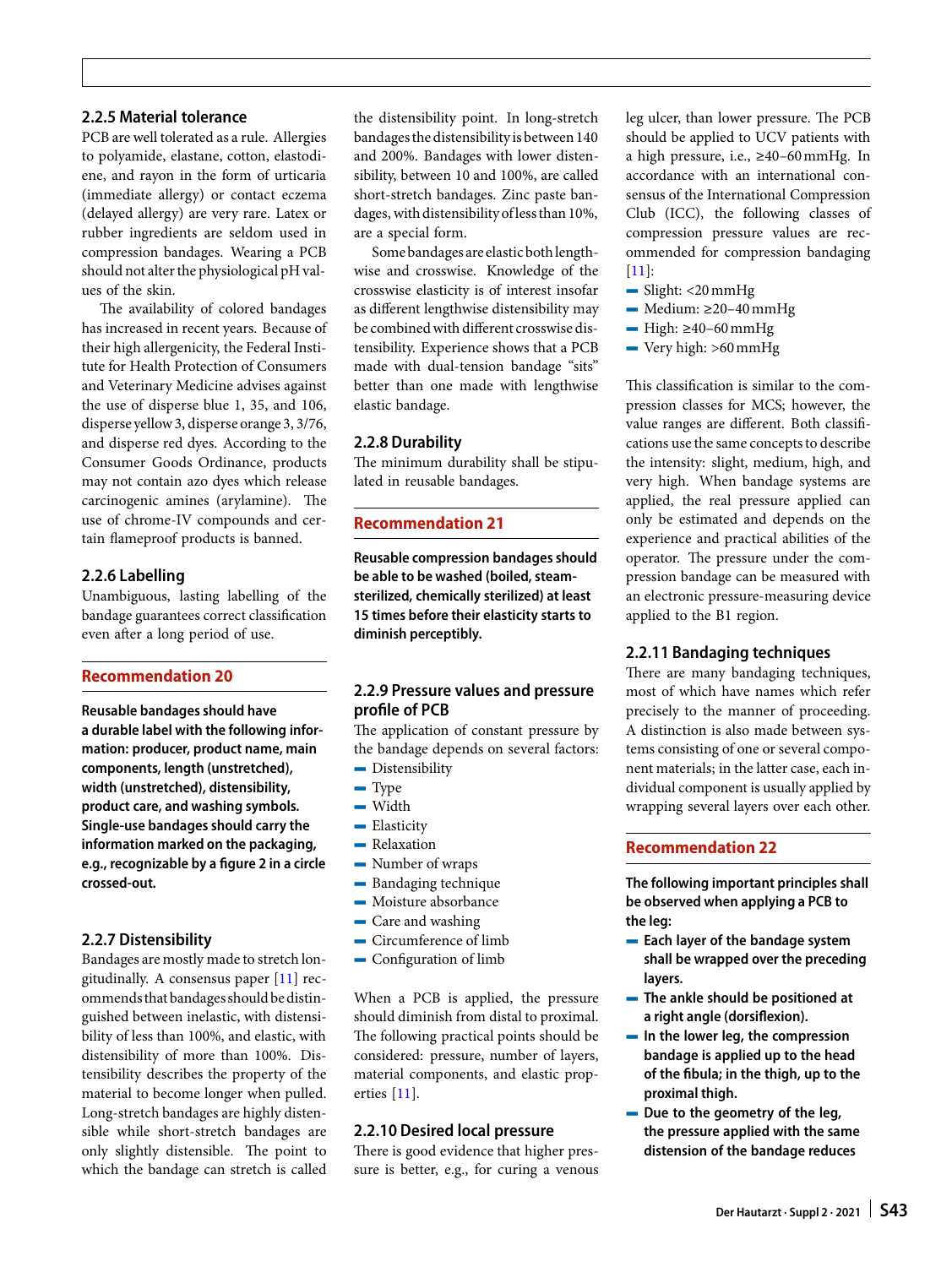**as the radius increases from distal to proximal.**

- 4 **The bandage shall not be applied with points of high pressure, strangulating, or constrictions, or cause pain.**
- 4 **The PCB material and application technique shall be adapted to the requirements of the patient's medical condition.**

**2.2.11.1 Basics of bandaging.** It has not been shown that any particular bandaging technique, e.g., those proposed by Pütter, Sigg, or Fischer, is superior to the others. The correct, competent execution of the method chosen is decisive for efficient bandaging [\[12\]](#page-12-1).

### **Recommendation 23**

**Care should be taken with the following aspects of compression bandaging:**

- 4 **A cotton tubular bandage down to below the knee serves to protect the skin.**
- 4 **Inner padding can help to prevent pressure ulcers.**
- 4 **Pressure padding and pelottes can increase the effectiveness of bandaging.**
- 4 **Fixing clips often present a risk of injury; they are only to be used to fix the bandage outside the padding, not on the inside (see supplier's information). Strips of sticking plaster are suitable for fixing the tail of the bandage.**
- 4 **The width of the bandage is adapted to the shape and diameter of the limb.**
- 4 **At least two bandages are normally required to obtain the required compression.**
- 4 **The foot should always be in its physiological position (dorsiflexion).**
- 4 **Ensure that proper pressure in each layer is applied from the start. Slack turns, for example on the front part of the foot, can lead to the formation of edemas.**
- 4 **The roll of bandage is kept under permanent tension and unrolled directly onto the skin, so that the**

**bandage follows the contours of the leg smoothly.**

- 4 **Pulling individual turns too tight disturbs the pressure gradient. Strangulating constriction can lead to vein congestion (and even an increased risk of thrombosis), pressure damage to nerves, or necrosis.**
- 4 **In cases of pronounced edema of the front part of the foot, or pronounced lymphedema, the toes shall also be compressed to avoid influence of the edema.**

**2.2.11.2 Padding.** Incorrect application of a PCB risks causing pressure-induced damage, which can lead to pressure ulcers, skin necrosis, and nerve damage [\[13\]](#page-12-2). Even bandaging applied by a qualified expert can lead to unnoticed constriction, nerve damage, or blisters. Appropriate inner padding beneath the bandage with cottonwool or foam bandages and/or pelottes prevents these unwanted side effects. The shape of the bandaged limb shall also be considered during application, ensuring that any bulges or hollows are padded. In this way the desired pressure can be applied uniformly to the whole leg.

The same is true of the upper limbs. The impact of the bandaging technique on the pressure applied is disputed. Coull and colleagues compared PCB in which the bandage was applied with figure-of-eight turns vs. spiral turns, and measured that a higher pressure could be achieved with the former [\[14\]](#page-12-3); however, spiral turns produced a higher pressure in a work by Lee et al. [\[15\]](#page-12-4).

#### **2.2.12 Care**

Care of reusable bandages is important, since it affects their quality and therefore their therapeutic effectiveness. Bandages are highly sensitive to grease, oil, and creams. Bandages containing rubber in particular are damaged by these materials, which reduce their elasticity. The patient is recommended to wash the bandages daily on hygienic grounds, since sweat and dirt attack the material and remains of exudates can foster infections. The producer will provide indications on the washing and care of the garment.

# **2.2.13 Materials for the decongestion phase**

Many patients with venous or lymphatic pictures have an uncompensated edema at the start of treatment. In these cases, an initial decongestion phase is indicated.

PCB consisting of reusable compression bandages, especially short-stretch bandages, are quickly loosened by movement; they slip andlose their shapewithin a few hours, so they do not maintain the desired pressure for long. Furthermore, the pressure diminishes substantially in the first 24 h due to movement and the reduction of edemas [\[16,](#page-12-5) [17\]](#page-12-6). As a result, bandaging with these materials shall be reapplied daily if necessary in the initial decongestion phase. There may also be serious failings by the operator in correct application of the bandage [\[18\]](#page-12-7).

Multiple-component systems are designed for use by people with venous leg ulcers (UCV). They consist of two to four components, e.g., padding, compression, and cohesive fixing bandages. These systems have the advantage over short-stretch bandages that no elaborate compression techniques have to be mastered. Some products have optical markers or predefined distensibility. This makes it easier to obtain the right therapeutic pressure. Correct application should produce a pressure of 40mmHg, the value indicated for treating an active UCV. Patients with arterial circulation disturbances but without critical ischemia, with an ABI between 0.6 and 0.8, can be treated with so-called lite versions of this system. Multiplecomponent systems are left on for up to 7 days. The final cohesive bandage prevents slipping, and the application pressure is maintained continuously until the next bandage change, subject to the decongestion situation. Multiplecomponent systems produce decongestion significantly more quickly, are easier to apply, and offer the patient greater comfort than PCB with short-stretch bandages. Furthermore, the patient has greater ankle movement, which improves the venous pump  $[12]$ . After the initial decongestion phase, in certain cases the treatment should be changed from bandages to a two-layered ulcer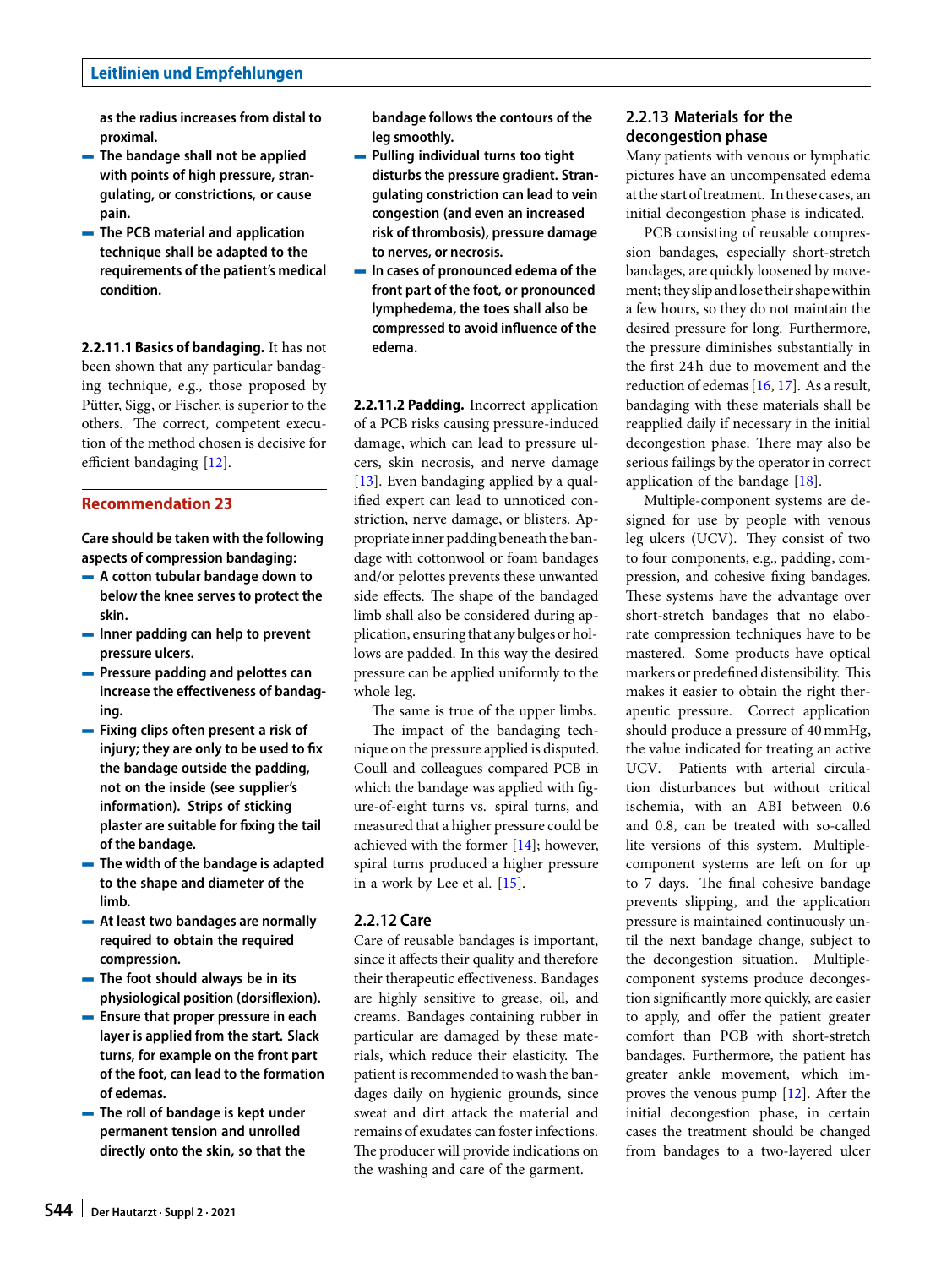compression stocking system for longterm therapy [\[19\]](#page-12-8).

## **Recommendation 24**

**In the decongestion phase, multi-layered compression bandages can be used, or else multiple-component systems, which have proved effective especially in UCV patients.**

#### **Recommendation 25**

**The selection of the bandaging technique or bandage system should be based on the diagnosis, the symptoms, and the patient's preferences, as well as on the experience and competence of the operator.**

### **Recommendation 26**

**After the initial decongestion phase, in certain UCV patients the treatment should be changed from PCB to a twolayered ulcer compression stocking system for long-term therapy.**

### **2.2.14 Adherence**

Some studies describe better adherence with MCS than PCB [\[20](#page-12-9)[–22\]](#page-12-10).

# 2.3 Medical adaptive compression systems (MAC)

New compression systems have been available for a few years which should minimize the application problems experienced by individual patients with the compression systems available previously  $[23]$ . These compression systems are used in the decongestion phase. Like short-stretch bandages, MAC provide a high working pressure and a low rest pressure. In contrast to bandaging systems, loss of pressure can be corrected by adjusting the clips during use, which helps in the remission of edemas. Because their application is significantly simpler, these systems require less time to apply and the probability of making a mistake is lower than with more elaborate compression bandaging systems [\[12\]](#page-12-1). Patients who are still sufficiently mobile, or whose household members are able, can often apply the MAC themselves after a short introduction. This also improves adherence. Such systems, with their clips, can be donned and doffed—and adjusted as the edema reduces—relatively easily and independently by sufficiently mobile patients. MAC are available in different sizes, so they can be matched to the patient's measurements in advance as well as being adjusted at the time of application. There are different systems for treating different indications, like lymphedemas, phlebological edemas, or venous ulcers [\[24](#page-12-12)[–26\]](#page-12-13). Commercially available materials are characterized by relatively high stiffness, which can contribute substantially to their effectiveness. Like MCS, MAC are available in three different sizes: short, normal, long.

MAC can be used alone or in combination with an MCS. Patients can manage these systems themselves, as they have reproducible pressures [\[27\]](#page-12-14) and generally a high level of stiffness. A comprehensible classification system, such as exists for two-layered ulcer-compression stocking systems or MCS, is lacking and needs to be worked out.

## **Recommendation 27**

**In the initial decongestion phase with lymphedema and pronounced venous edema, as well as in UCV treatment, MAC can be applied as an alternative to bandaging.**

## **3 Indications for medical compression therapy**

### **Recommendation 28**

**The following indications for medical compression therapy shall be heeded:** *Chronic vein diseases:*

- 4 **Improvement of venous symptoms**
- 4 **Improvement in quality of life in chronic vein diseases**
- 4 **Prevention and treatment of venous edema**
- 4 **Prevention and treatment of venous skin alterations**
- 4 **Eczema and pigmentation**
- 4 **Dermato-liposclerosis and** *atrophie blanche*
- 4 **Venous leg ulcer treatment**
- 4 **Mixed (arterial and venous) leg ulcer (respecting contraindications: see Recommendation 31)**
- 4 **Prevention of recurrent venous leg ulcer**
- 4 **Pain reduction in venous leg ulcer treatment**
- 4 **Varicose veins**
- 4 **Initial phase after varicose vein therapy**
- 4 **Functional venous incompetence (cases of obesity, people who work sitting/standing for extended periods)**
- 4 **Venous malformations**

#### *Thromboembolic venous diseases:*

- 4 **Superficial venous thrombosis**
- 4 **Deep leg venous thrombosis**
- 4 **Arm vein thrombosis**
- 4 **Condition after thrombosis**
- 4 **Post-thrombotic syndrome**
- 4 **Thromboprophylaxis in mobile patients**

#### *Edema:*

- 4 **Lymphedema**
- 4 **Edema during pregnancy**
- 4 **Post-traumatic edema**
- 4 **Post-surgery edema**
- 4 **Post-surgery reperfusion edema**
- 4 **Idiopathic cyclic edema**
- 4 **Lipedema from stage II**
- 4 **Congestion following immobility (arthrogenous congestion syndrome, paresis, and partial paresis of the limb)**
- 4 **Work-induced edema (people who work sitting/standing for extended periods)**
- 4 **Medication-induced edema, when substitution is impossible**

#### *Other indications:*

- 4 **Obesity with functional venous incompetence**
- 4 **Inflammatory skin diseases on the legs**
- 4 **Nausea and dizziness in pregnancy**
- 4 **Symptoms of congestion during pregnancy**
- 4 **Condition after a burn**
- 4 **Scar treatment**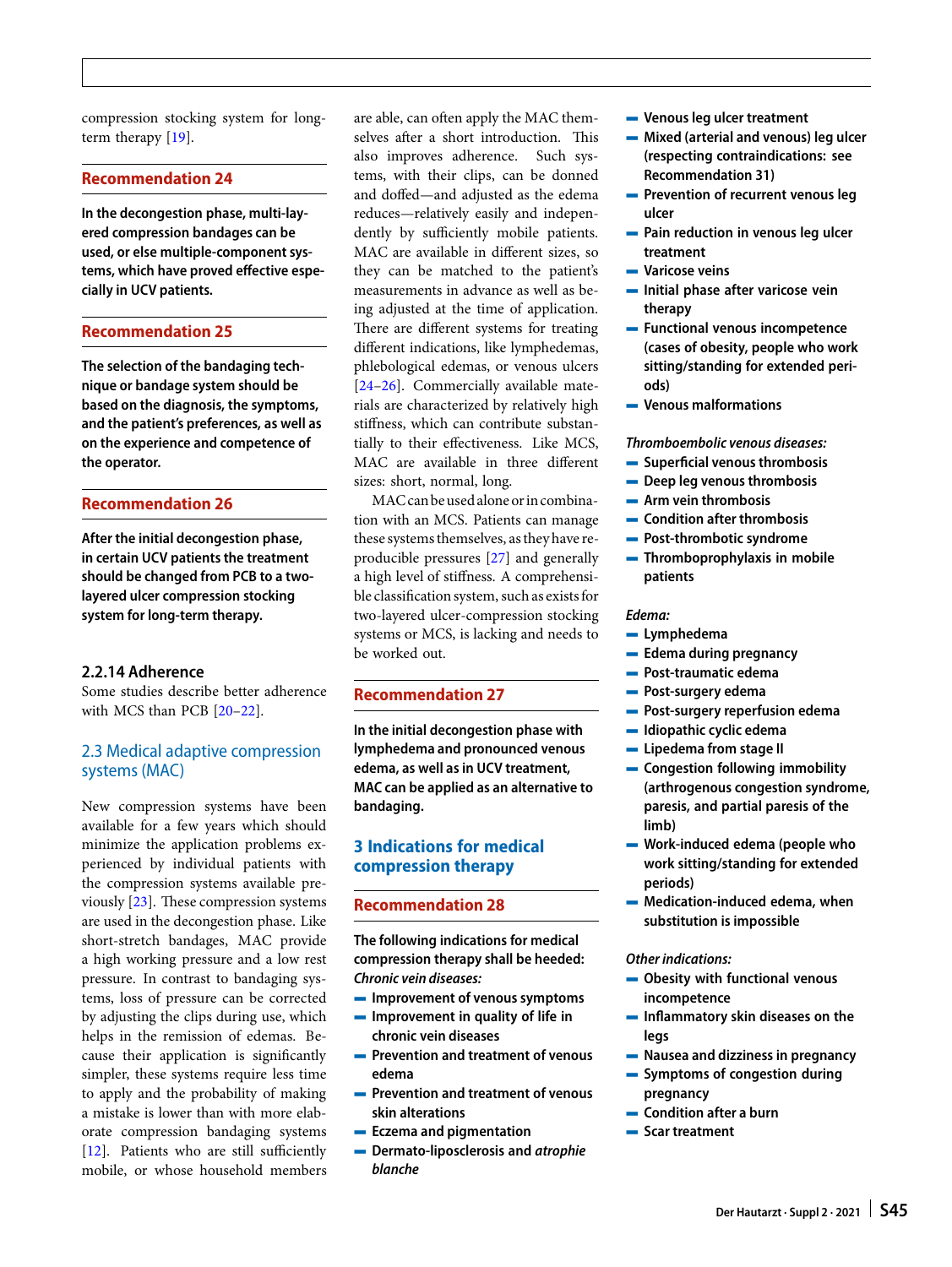The effectiveness of compression therapy in the individual indications is discussed in Sect. 8 "Effectiveness of medical compression therapy." The indication for compression therapy in the initial and follow-up treatment of deep leg vein thrombosis was undisputed in earlier studies [\[28,](#page-12-15) [29\]](#page-12-16), but has been questioned in more recent studies  $[30, 31]$  $[30, 31]$  $[30, 31]$ . The OCTAVIA and IDEAL studies have recently confirmed that compression therapy with good adherence can significantly reduce the incidence of PTS  $[32, 33]$  $[32, 33]$  $[32, 33]$ . The latest outcomes from the IDEAL study have also shown a reduction in the incidence of PTS when compression therapy is started immediately compared to delayed start [\[34\]](#page-12-21). In view of the above, the following is recommended:

### **Recommendation 29**

**If deep leg vein thrombosis is diagnosed, compression therapy shall be started immediately.**

### **Recommendation 30**

**After deep leg vein thrombosis, compression therapy should be continued for at least 6 months. Thereafter the continuation and duration of compression therapy should be decided according to the subjective and objective signs of post-thrombotic syndrome (e.g., pain, feeling of heaviness, edema, skin alterations).**

# **4 Contraindications for phlebological compression therapy [\[35\]](#page-12-22)**

### **Recommendation 31**

**The following contraindications for medical compression therapy shall be heeded:**

4 **Advanced peripheral arterial occlusive disease (if any of these parameters is exceeded: ABPI <0.5, arterial pressure at the ankle <60mmHg, toe pressure <30mmHg, or TcPO2 <20mmHg at the back of the foot). If inelastic materials are used, compression treatment can still be attempted with arterial pressure at the ankle**

**between 50 and 60mmHg under close clinical supervision [\[36\]](#page-12-23).**

- 4 **Decompensated heart failure (NYHA III + IV)**
- 4 **Septic phlebitis**
- 4 **Phlegmasia cerulea dolens**

## **Recommendation 32**

**The following risks for medical compression therapy shall be heeded:**

- 4 **Pronounced weeping skin changes**
- 4 **Intolerance to compression material**
- 4 **Severe sensitivity disturbances of the limb**
- 4 **Advanced peripheral neuropathy (e.g., with diabetes mellitus)**
- 4 **Primary chronic polyarthritis**

**In these cases, the decision on treatment should be taken based on a balance of the benefits and risks, and selection of the most suitable compression device.**

# **5 Risks and side effects**

Incorrect bandaging (excessive pressure, strangulation) causes pain and can lead to tissue damage and even necrosis and pressure damage to peripheral nerves, especially at bone protrusions (cave, e.g., fibula heads) [\[37,](#page-12-24) [38\]](#page-12-25). MCS can cause skin necrosis and pressure damage to nerves, especially with incorrect application. Sensitive skin may suffer itching, scaling, and signs of inflammation under compression devices. Proper skin care is therefore recommended with compression treatment.

## **Recommendation 33**

**To avoid the side effects and risks of compression therapy, the rules for correct application shall be observed. This includes padding of areas at risk from pressure and regular skin care.**

## **Recommendation 34**

**If any of the following symptoms are observed, the compression device shall be removed immediately and the clinical findings examined: blue or white**

**discoloration of the toes, paresthesia and numbness, increasing pain, shortness of breath and sweating, acute limitations on movement.**

# **6 Physical activity for diseased veins**

Compression therapy is most effective with regular activation of the muscle pump. The patient's movements are therefore an integral part of effective compression therapy. Patients are encouraged to carry out regular foot exercises and to walk [\[39,](#page-12-26) [40\]](#page-12-27).

## **7 Education**

The patient's adherence to the therapy and acceptance of necessary treatment options and operations are decisive for successful treatment [\[41\]](#page-12-28). This includes correct use and care of the necessary compression materials, and the patient's ability and willingness to care for his/her skin and carry out physical activity for diseased veins. Individual explanation and educationallow the patient todevelop understanding of the disease and the measures applied to combat it  $[42]$ . The content should always be adapted to the patient's individual needs [\[35\]](#page-12-22). Leaflets are a useful complement to patient education; they are an effective way of increasing patient satisfaction and adherence and can contribute to the strengthening of many patients [\[43\]](#page-12-30). A well-informed patient can contribute constructively to the treatment as an equal partner.

## **Recommendation 35**

**To encourage adherence, the patient shall be thoroughly educated in the purpose and logic of compression therapy, possible side effects and risks, and the correct use of compression materials and associated measures (e.g., skin care, exercise).**

# **8 Effectiveness of medical compression therapy**

MCS keep the compression pressure at the correct level for many hours [\[16,](#page-12-5) [44\]](#page-12-31). Even after a full working day, the MCS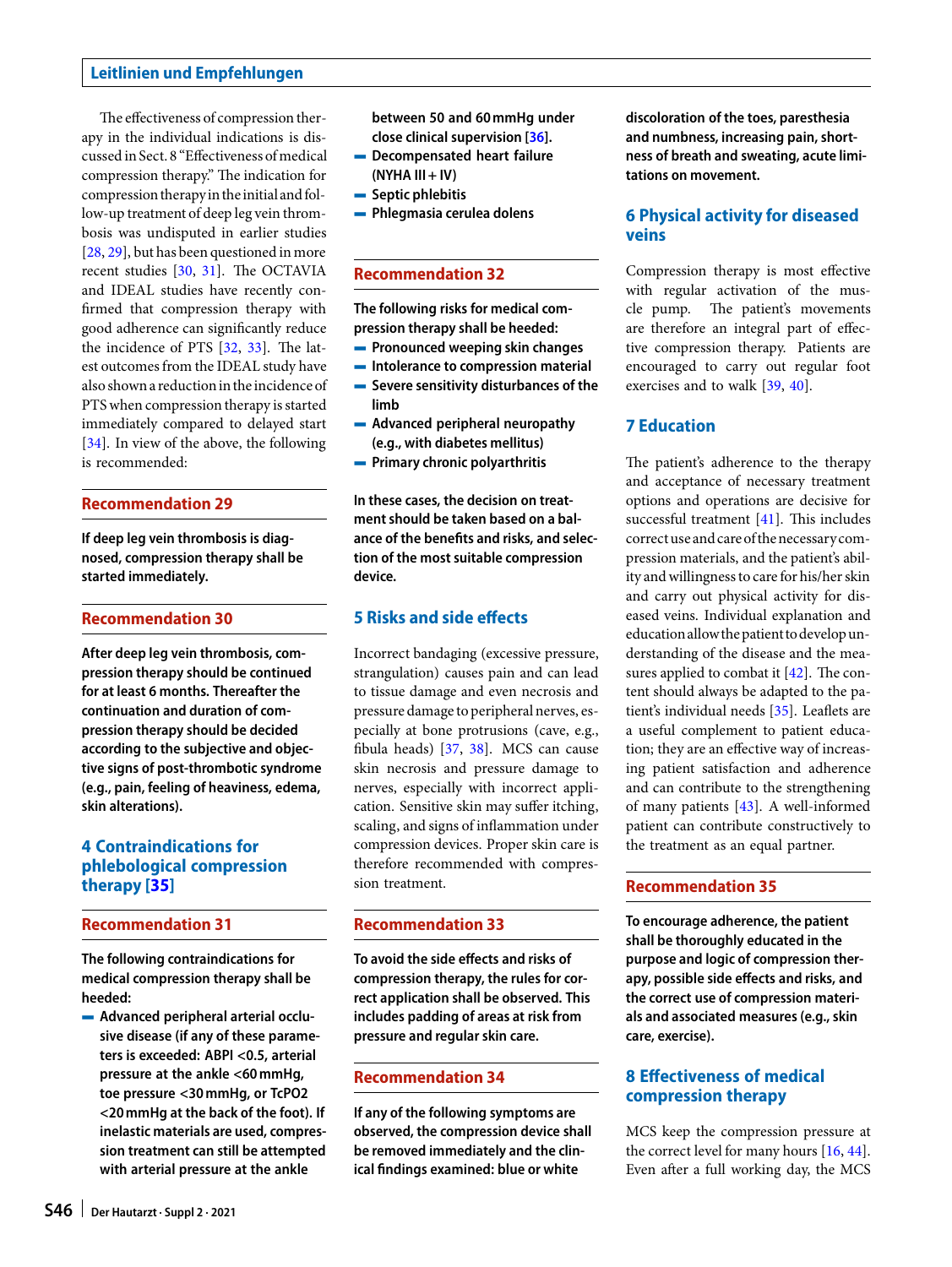does not lose its elastic force. In individual studies, adherence was better with MCS than with compression bandages [\[20\]](#page-12-9).

Clinical studies contain numerous proofs of the effectiveness of compres-sion therapy [\[45\]](#page-12-32).

# 8.1 Chronic venous diseases

# **8.1.1 Improvement of symptoms, quality of life, and edemas**

Various studies have shown an improvement in vein symptoms, quality of life, and venous edemas, even with low pressures, as compared to placebo stockings [\[46,](#page-12-33) [47\]](#page-12-34). A significant reduction in edemas and symptoms has also been shown in people who work standing up [\[48,](#page-12-35) [49\]](#page-12-36), afer long-haul flights [\[50\]](#page-12-37), in aircrews [\[51,](#page-12-38) [52\]](#page-12-39), in chronically immobilized elderly people after sitting still for extended periods [\[53\]](#page-12-40), and in patients with intradermal varices  $[54]$  and CVI  $[6, 7]$  $[6, 7]$  $[6, 7]$ . MCS improve the symptoms of varicose veins in pregnancy [\[55,](#page-12-42) [56\]](#page-12-43). Symptoms and edemas do not always need to be treated with high pressures; low pressure can also be effective [\[57,](#page-12-44) [58\]](#page-12-45). Where this is possible, treating varicose veins by sclerotherapy or an operation is more effective than compression therapy [\[54,](#page-12-41) [59\]](#page-12-46). Even the painful symptoms of venousleg ulcer patients can be significantly improved with compression therapy  $[60]$ . Compression bandages and two-layered ulcer compression stocking systems improve ulcer healing and reduce pain in equal measure [\[61\]](#page-13-0).

## **8.1.2 Improvement of skin alterations**

Compression therapy is applied in the daily routine to improve skin alterations in patients with venous and lymphatic diseases. Vandongen showed improvements in lipodermatosclerosis with severe CVI  $[62]$ .

## **8.1.3 Prevention of recurrent venous leg ulcer**

Nelson investigated the effect of compression therapy on recurrent venous leg ulcer [\[63\]](#page-13-2). Wearing MCS of different CCL reduced the recurrence rate significantly. Moderate compression resulted

in better adherence than high compression. In 2006, Nelson compared the effectiveness of MCS with low (18–24mmHg) and high (25–35mmHg) compression on the recurrence rate of recently healed venous ulcers with a follow-up of 5 years [\[64\]](#page-13-3). He found no significant differences. In 2007, Gohel showed that compression therapy combined with operative treatment of varices resulted in no improvement in the healing time of venous ulcers as compared to compression therapy alone, but that the recurrence rate could be significantly reduced by the operation [\[65\]](#page-13-4). In 2014, Clarke-Moloney randomized 100 patients with healed UCV into two groups, one with MCS of CCL I (18–21mmHg) and the otherwithMCS ofCCL II (23–32mmHg) [\[66\]](#page-13-5). After 12 months' follow-up, no significant difference was found in the recurrence rate. Patients who abandoned compression therapy presented a significantly higher recurrence rate. Kapp compared MCS of CCL II (23-32 mmHg) and CCL III (34–46mmHg) for prophylaxis of ulcer recurrence in patients in a nursing home  $[67]$ . The risk of recurrence was higher with CCL II, but adherence to the compression therapy was low at 44%. With CCL III the adherence was significantly worse, and the patients with no compression therapy presented the highest recurrence rate.

#### **8.1.4 Improvement of ulcer healing**

PCB are recognized as the standard treatment for venous leg ulcers, but MCS and MAC are also both suitable for ulcer therapy [\[68\]](#page-13-7). Blecken and colleagues showed that treatment with MAC produced a reduction in wound size significantly faster than a four-component PCB [\[26\]](#page-12-13). As early as 1994, Partsch and Horakova showed that MCS and PCB produced comparable healing of leg ulcers [\[69\]](#page-13-8). Jünger, in 2004, showed that special two-layered ulcer compression stockings led to better healing than standard PCB [\[70\]](#page-13-9). Ashby randomized 457 ulcer patients into one group with a four-component PCB and one with a two-layered ulcer compression stocking system [\[71\]](#page-13-10). The healing rate was practically identical (70.9% with the ulcer compression stocking system and 70.4% with fourcomponent PCB).

# **8.1.5 Reduction of side effects after invasive varicose vein treatment and improvement of outcomes**

Compression therapy is established in many guidelines as part of the posttreatment afer invasive varicose vein treatment. The majority of current studies show a reduction of pain and edemas in the first week after crossectomy and stripping or endovenous thermal ablation of the great saphenous vein [\[72](#page-13-11)[–76\]](#page-13-12). Eccentric pressure increase along the treated vein improves the outcome [\[77–](#page-13-13)[79\]](#page-13-14). Hamel-Desnos found no significant difference for pain and complications afer foam stripping of the great saphenous vein between MCS (15–20mmHg) and no-compression therapy [\[80\]](#page-13-15).

An improvement in the clinical outcome achieved by compression therapy has only been described for spider vein ablation. Kern reported a better outcome after spider vein ablation when MCS (23–32mmHg) were worn for 3 weeks [\[81\]](#page-13-16). Weiss reported less pigmentation after sclerosis therapy when compression therapy was applied [\[52\]](#page-12-39).

Not all patients reach a symptom-free state after invasive treatment; many continue to have signs or symptoms of CVI. In these cases, continued long-term compression therapy is indicated.

## 8.2 Acute venous diseases

#### **8.2.1 Deep leg vein thrombosis**

In cases of acute deep leg vein thrombosis (DVT), compression therapy has a long history as a complement to anticoagulation [\[82\]](#page-13-17). It plays a particularly important role in early mobilization and ambulatory treatment of DVT [\[83,](#page-13-18) [84\]](#page-13-19).

**8.2.1.1 Initial reduction of pain and edema.** Various studies have shown that immediate compression therapy and mobilization after diagnosis lead to a faster reduction of pain and edemas in the affected leg than no compression therapy  $[85, 86]$  $[85, 86]$  $[85, 86]$ . The ability to walk a longer distance without pain is also linked to this treatment [\[85\]](#page-13-20). Compression therapy started after 2 weeks or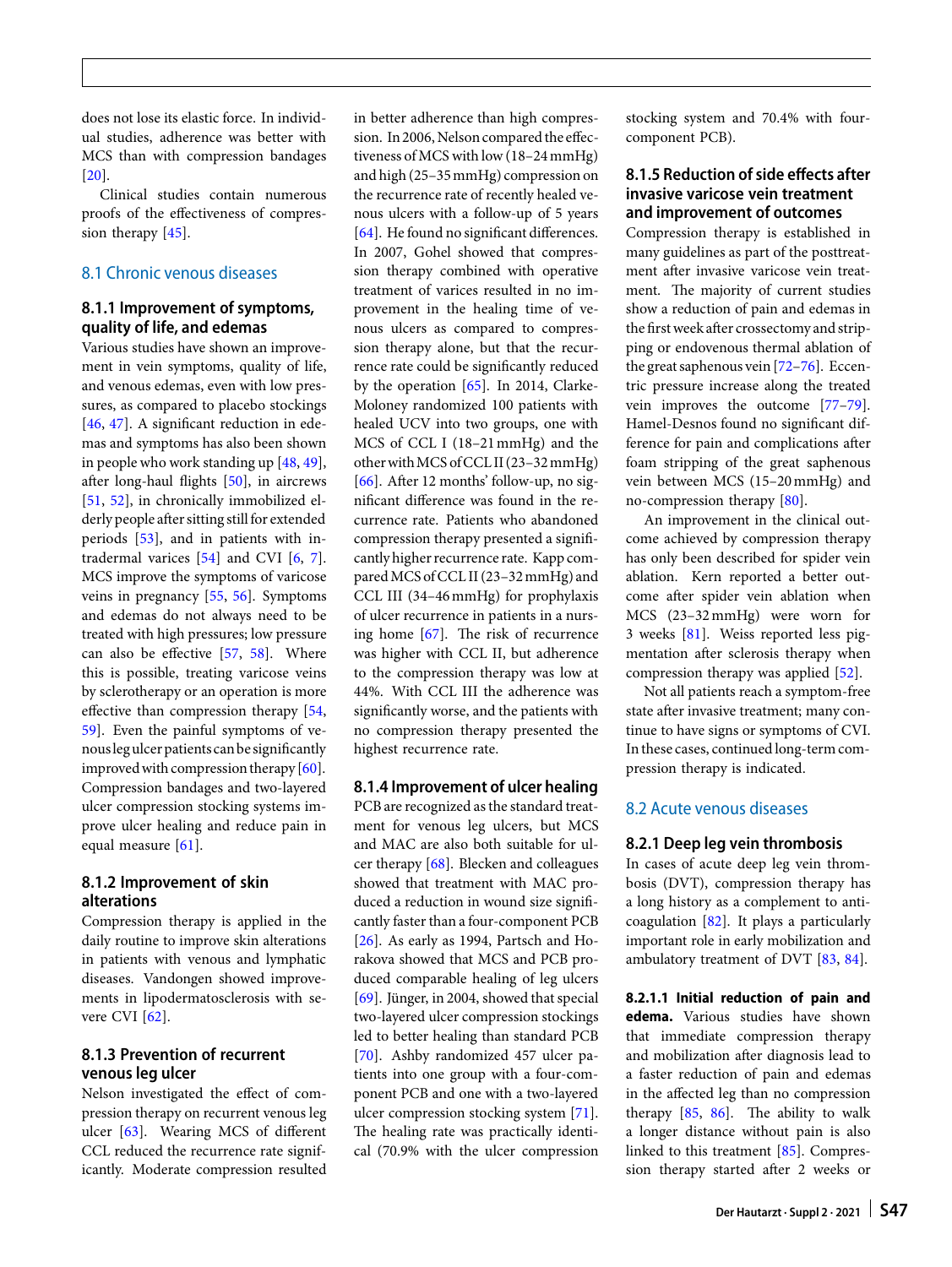more has no additional effect on initial pain reduction [\[30,](#page-12-17) [31\]](#page-12-18).

### **8.2.1.2 Mass reduction of thrombus.**

Arpaia et al. show that patients treated with compression therapy immediately afer diagnosis presented significantly faster recanalization of the thrombus than patients who only started compression therapy 2 weeks after diagnosis [\[87\]](#page-13-22). Blättler proved less progression of the thrombus in the compression group [\[85\]](#page-13-20).

### **8.2.2 Superficial vein thrombosis**

In a current Cochrane Review on the treatment of superficial vein thrombosis (SVT), compression therapy was adopted as a standard treatment in addition to other measures [\[88\]](#page-13-23). Böhler found no additional effect of compression therapy with thigh-length stockings (21–32mmHg) on painful symptoms in SVT patients who routinely received anticoagulation with low-molecularweight heparin and non-steroidal antiinflammatory drugs [\[89\]](#page-13-24); however, significantly faster thrombus regression in the first weeks under compression therapy was reported.

## **8.2.3 Prophylaxis of immobilization-induced thromboembolic complications**

A calf stocking with low to medium compression reduces the risk of deep leg vein thrombosis on long-haul flights significantly [\[90,](#page-13-25) [91\]](#page-13-26). Contradictory outcomes are reported on the occurrence of superficial vein thrombosis on long-haul flights [\[90,](#page-13-25) [91\]](#page-13-26). For thromboembolic prophylaxis in the hospital, in the context of an operation or immobilization due to disease, we refer to the S3 guidelines for the prophylaxis of venous thromboembolism (VTE; AWMF 003-001, S3).

## 8.3 Post-thrombotic syndrome (PTS)

### **8.3.1 Prophylaxis of PTS**

Post-thrombotic syndrome (PTS), with pains, edema, and skin alterations, and even UCV, is a frequent sequela of DVT [\[92\]](#page-13-27). The Villalta score is used to quantify PTS [\[93,](#page-13-28) [94\]](#page-13-29). Earlier studies showed

halving of the incidence of PTS under compression therapy for 2 years [\[28,](#page-12-15) [29\]](#page-12-16). Thigh-length MCS were no more effective than knee-length stockings for prophylaxis against PTS [\[95\]](#page-13-30). Compression therapy over a long period reduced the symptoms associated with PTS [\[96\]](#page-13-31). These positive outcomes were not found in the SOX study, in which compression therapy was only started 2 weeks after diagnosis, and the adherence to compression therapy was low  $[30, 31]$  $[30, 31]$  $[30, 31]$ . The effectiveness of compression therapywith good adherence as prophylaxis against PTSwas shown again in the recently published OCTAVIA and IDEAL studies [\[32,](#page-12-19) [33\]](#page-12-20). A sub-study of the IDEAL study also showed that starting compression therapy immediately rather than after 2 weeks led to significantly lower objective PTS parameters in the Villalta score [\[34\]](#page-12-21).

### **8.3.2 Treatment of PTS**

Symptoms and skin alterations caused by PTS, including UCV, can be made better with compression therapy [\[97–](#page-13-32)[99\]](#page-13-33). Lattimer also showed improved hemodynamics with compression therapy in PTS patients [\[100\]](#page-13-34).

## 8.4 Lymphedema

Insufficient data are available on prophylaxis against lymphedema after a tumor operation. Compression therapyis a constant component of the complex physical decongestion therapy of lymphedemas. It is useful both for reducing the edema and for keeping the patient edema free. It can be applied with or without manual lymph drainage [\[101–](#page-13-35)[104\]](#page-13-36).

## **Corresponding address**

#### **Prof. Dr. med. E. Rabe**

Emeritus Klinik und Poliklinik für Dermatologie und Allergologie, Universitätsklinikum Bonn (AöR) Venusberg-Campus 1, 53127 Bonn, Germany

eberhard.rabe@ukb.uni-bonn.de

# **Compliance with ethical guidelines**

**Conflict of interest.** Detailed information on the method of preparation of these guidelines and potential conflicts of interests can be found in the methods report on the AWMF homepage: [http://www.awmf.](http://www.awmf.org/leitlinien) [org/leitlinien.](http://www.awmf.org/leitlinien)

For this article no studies with human participants or animals were performed by any of the authors. All studies performed were in accordance with the ethical standards indicated in each case.

The supplement containing this article is not sponsored by industry.

**Open Access.** This article is licensed under a Creative Commons Attribution 4.0 International License, which permits use, sharing, adaptation, distribution and reproduction in any medium or format, as long as you give appropriate credit to the original author(s) and the source, provide a link to the Creative Commons licence, and indicate if changes were made. The images or other third party material in this article are included in the article's Creative Commons licence, unless indicated otherwise in a credit line to the material. If material is not included in the article's Creative Commons licence and your intended use is not permitted by statutory regulation or exceeds the permitted use, you will need to obtain permission directly from the copyright holder. To view a copy of this licence, visit [http://creativecommons.org/licenses/by/4.0/.](http://creativecommons.org/licenses/by/4.0/)

### **References**

- <span id="page-11-0"></span>1. Partsch H(2013) Compression therapy in legulcers. Rev VascMed1:9–14
- 2. O'Meara S, Cullum N, Nelson EA, Dumville JC (2012) Compression for venous leg ulcers. Cochrane Database Syst Rev. [https://doi.org/10.1002/](https://doi.org/10.1002/14651858.CD000265.pub3) [14651858.CD000265.pub3](https://doi.org/10.1002/14651858.CD000265.pub3)
- <span id="page-11-1"></span>3. O'Meara S, Tierney J, Cullum N, Bland M, Franks P, Mole T, Scriven M (2009) Four-layer bandage compared with short stretch bandage for venous leg ulcers: systematic review and meta-analysis of randomised controlled trials with data from individual patients. BrMed J338:b1344
- <span id="page-11-2"></span>4. Partsch H (2005) The static stiffness index. A simple method to assess the elastic property of compression material in vivo. Dermatol Surg 31:625–630
- <span id="page-11-4"></span>5. Riebe H, Konschake W, Haase H, Jünger M (2015) Interface pressure and venous drainage of two compression stocking types in healthy volunteers andinpatientswithhemodynamicdisturbancesof the legs. Clin Hemorheol Microcirc 61:175-183
- <span id="page-11-8"></span>6. Couzan S, Assante C, Laporte S, Mismetti P, Pouget JF (2009) Booster study: comparative evaluation of a new concept of elastic stockings in mild venous insufficiency. Press Medicale 38:355–361
- <span id="page-11-5"></span>7. Couzan S, Leizorovicz A, Laporte S et al (2012) A randomized double-blind trial of upward progressive versus degressive compressive stockings in patients with moderate to severe chronic venous insufficiency. J Vasc Surg 56:1344-1350
- <span id="page-11-3"></span>8. RAL-GZ 387 (2000), Deutsches Institut für Gütesicherung und Kennzeichnung
- <span id="page-11-6"></span>9. Valesky EM et al (2014) Kontaktallergie auf Kompressionsstrümpfe: Gibt es das? Phlebologie 43:140–143
- <span id="page-11-7"></span>10. Das Deutsche Institut für Medizinische Dokumentation und Information (DIMDI) (2018) Universal medical device nomenclature system(UMDNS)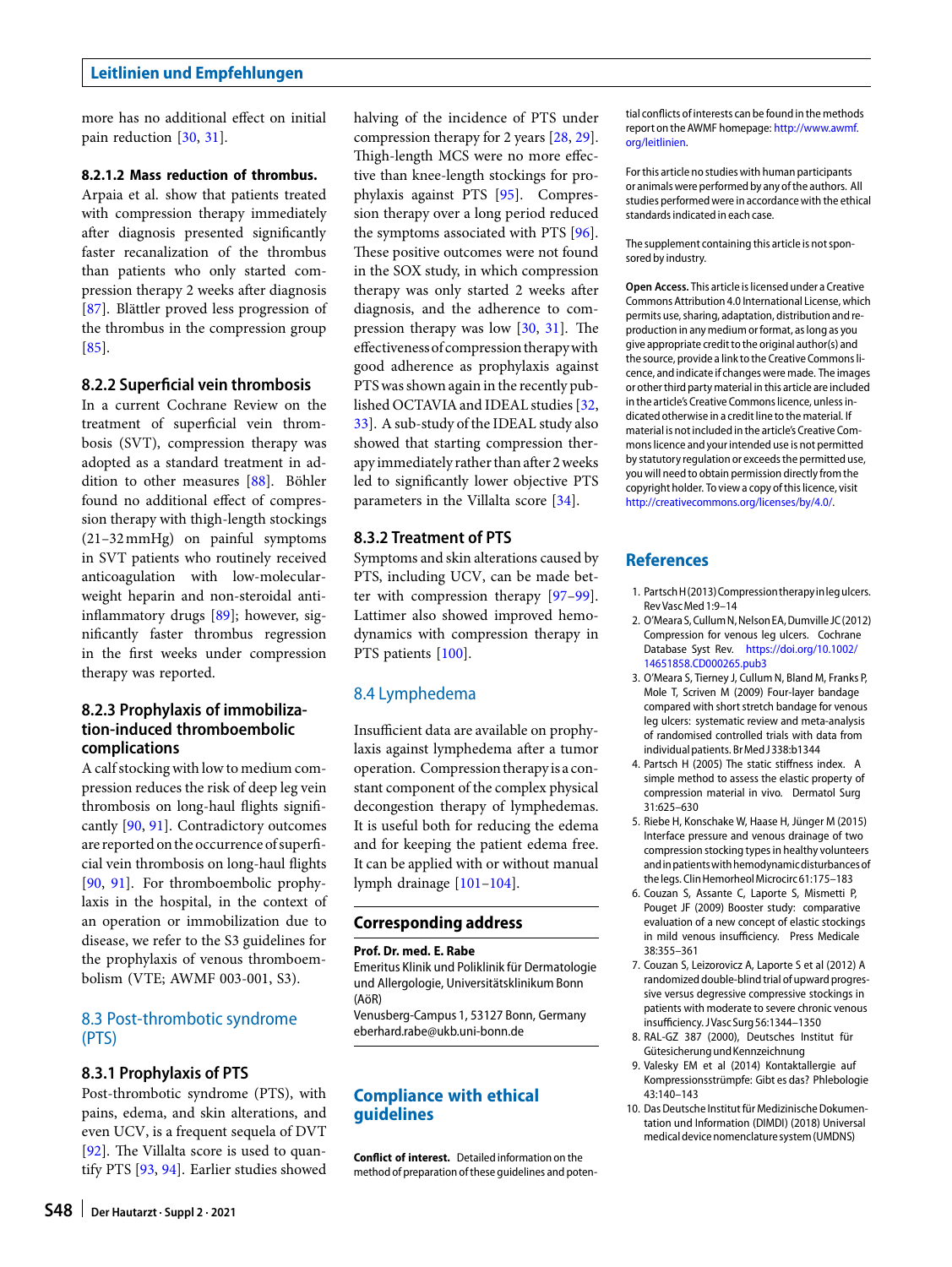- <span id="page-12-0"></span>11. PartschH,ClarkM,MostiGetal(2008)Classification of compression bandages: practical aspects. Dermatol Surg34:600–609
- <span id="page-12-1"></span>12. Protz K, Reich-Schupke S, Klose K et al (2018) Kompressionsmittel für die Entstauungstherapie. Vergleichende Erhebung im Querschnitt zu Handhabung, Anpressdruck und Tragegefühl. Hautarzt69:232–241
- <span id="page-12-2"></span>13. Protz K, Reich-Schupke S, Müller K, Augustin M, Hagenström K (2018) Kompressionsverbände mit und ohne Unterpolsterung – Eine kontrollierte Beobachtungsstudie zu Kompressionsdruck und Tragekomfort. Hautarzt69:653–661
- <span id="page-12-3"></span>14. Coull A, Tolson D, McIntosh J (2006) Class-3c compression bandaging for venous ulcers: comparison of spiral and figure-of-eight techniques. J Adv Nurs 54:274–283
- <span id="page-12-4"></span>15. Lee AJ, Dale JJ, Ruckley CV et al (2006) Compression therapy: effects of posture and application techniques on initial pressures delivered by bandages of different physical properties. Curr J VascEndovascSurg31:542–552
- <span id="page-12-5"></span>16. Jünger M, Ludwig A, Bahboht S, Haase H (2009) Comparison of interface pressures of three compression bandaging systems used on healthy volunteers. J Wound Care 18:476-480
- <span id="page-12-6"></span>17. Larsen AM, Futtrup I (2004) Watch the pressure-it drops. EWMA J4:8–12
- <span id="page-12-7"></span>18. Heyer K, Protz K, Augustin M (2017) Compression therapy—cross-sectional observational survey about knowledge and practical treatment of specialised and non-specialised nurses and therapists. Int Wound J. [https://doi.org/10.1111/](https://doi.org/10.1111/iwj.12773) iwi.12773
- <span id="page-12-8"></span>19. Stücker M, Altmeyer P, Reich-Schupke S (2011) Therapie des Ulcus cruris venosum – Neues und Bewährtes. Hautarzt62:504–508
- <span id="page-12-9"></span>20. Bond R, Whyman MR, Wilkins DC et al (1999) A randomised trial of different compression dressings following varicose vein surgery. Phlebology 14:9–11
- 21. Scurr JH, Coleridge-Smith P, Cutting P (1985) Varicose veins: optimum compression following sclerotherapy. Ann Roy Coll Surg67:109–111
- <span id="page-12-10"></span>22. Shoulder PJ, Runchmann PC (1989) Varicose veins: optimum compression after surgery and sclerotherapy. Ann Roy Coll SurgEngl71:402–404
- <span id="page-12-11"></span>23. Williams A (2016) A review of the evidence for adjustable compression wrap devices. J Wound Care 25:242–247. [https://doi.org/10.12968/jowc.](https://doi.org/10.12968/jowc.2016.25.5.242) [2016.25.5.242](https://doi.org/10.12968/jowc.2016.25.5.242)
- <span id="page-12-12"></span>24. Mosti G, Cavezzi A, Partsch H, Urso S, Campana F (2015) Adjustable velcro! compression devices are more effective than inelastic bandages in reducing venous edema in the initial treatment phase: a randomized controlled trial. EJVES 50:368–374
- 25. Damstra RJ,PartschH(2013)Prospective, randomized, controlled trial comparing the effectiveness of adjustable compression Velcro wraps versus inelastic multicomponent compression bandages in the initial treatment of leg lymphedema. J Vasc Surg Venous Lymphat Disord 1:13-19
- <span id="page-12-13"></span>26. Blecken SR, Villavicencio JL, Kao TC (2005) Comparison of elastic versus nonelastic compression in bilateral venous ulcers: a randomized trial. J Vasc Surg42:1150–1155
- <span id="page-12-14"></span>27. Mosti G, Partsch H (2017) Self-management by firm, non-elastic adjustable compression wrap device. Veins Lymphat 6:7003
- <span id="page-12-15"></span>28. Brandjes DPM, Büller HR, Heijboer H et al (1997) Randomized trial of effect of compression stockings in patients with symptomatic proximalvein thrombosis. Lancet 349:759-763
- <span id="page-12-16"></span>29. Prandoni P, Lensing AWA, Prins MH et al (2004) Below-knee elastic compression stockings to prevent the post-thrombotic syndrome. Ann InternMed141:249–256
- <span id="page-12-17"></span>30. Kahn SR, Shapiro S, Wells PS et al (2014) Compression stockings to prevent post-thrombotic syndrome: a randomised placebo-controlled trial. Lancet383:880–888
- <span id="page-12-18"></span>31. Kahn SR, Shapiro S, Ducruet T et al (2014) Graduated compression stockings to treat acute leg pain associated with proximal DVT. A randomised controlled trial. Thromb Haemost 112:1137–1141
- <span id="page-12-19"></span>32. Mol GC, van de Ree MA, Klok FA et al (2016) One versus two years of elastic compression stockings for prevention of post-thrombotic syndrome (OCTAVIA study): randomised controlled trial. BMJ 353:i2691. <https://doi.org/10.1136/bmj.i2691>
- <span id="page-12-20"></span>33. ten Cate-Hoek A et al (2018) Individualised versus standard duration of elastic compression therapy for prevention of post-thrombotic syndrome (IDEAL DVT): a multicentre, randomised, singleblind, allocation-concealed, non-inferiority trial. Lancet Haematol 5:25-33
- <span id="page-12-21"></span>34. Amin EE, Joore MA, Ten Cate H, Meijer K, Tick LW, Middeldorp S, Mostard GJM, Ten Wolde M, van den Heiligenberg SM, van Wissen S, van de Poel MHW, Villalta S, Serné EH, Otten HM, Klappe EH, Prandoni P, Ten Cate-Hoek AJ (2018) Clinical and economic impact of compression in the acute phaseof deepvein thrombosis. JThromb Haemost. <https://doi.org/10.1111/jth.14163>
- <span id="page-12-22"></span>35. Andriessen A, Apelqvist J, Mosti G, Partsch H, Gonska C, Abel M (2017) Compression therapy for venous leg ulcers: risk factors for adverse events andcomplications,contraindications—a reviewof present guidelines. J Eur Acad Dermatol Venereol 31:1562–1568
- <span id="page-12-23"></span>36. Mosti G, Iabichella ML, Partsch H (2012) Compression therapy in mixed ulcers increases venous output and arterial perfusion. J Vasc Surg 55:122–128
- <span id="page-12-24"></span>37. Chan CLH, Meyer FJ, Hay RJ et al (2001) Toe ulceration with compression bandaging: observational study. BMJ323:1099
- <span id="page-12-25"></span>38. Usmani N, Baxter KF, Sheehan-Daze R (2004) Partially reversible common peroneal nerv pulsy secondary to compression with four-layer bandaging in a chronic case of venous ulceration. Br JDermatol150:1224–1225
- <span id="page-12-26"></span>39. Protz K, Heyer K, Dissemond J, Temme B, Münter K-C, Verheyen-Cronau I, Klose K, Hampel-Kalthoff C, Augustin M (2016) Compression therapy—current practice of care: level of knowledge in patients with venous leg ulcers. JDtschDermatolGes14:1273–1283
- <span id="page-12-27"></span>40. Heinen MM, van Achterberg T, op Reimer WS et al (2004) Venous leg ulcer patients: a review of the literature on lifestyle and pain related interventions. J Clin Nurs 13:355-366
- <span id="page-12-28"></span>41. Weller CD, Buchbinder R, Johnston RV (2016) Interventions for helping people adhere to compression treatments for venous leg ulceration. Cochrane Database Syst Rev. [https://doi.org/10.](https://doi.org/10.1002/14651858.CD008378.pub3) [1002/14651858.CD008378.pub3](https://doi.org/10.1002/14651858.CD008378.pub3)
- <span id="page-12-29"></span>42. Protz K, Verheyen-Cronau I, Heyer K (2013) Broschüren zur Unterstützung der Patientenedukation in den Themenbereichen MRSA, Kompression und Wundwissen – Eine Untersuchung anhandderVeröffentlichungendesWundzentrum Hamburge. V. Pflegewissenschaft 15:658-678
- <span id="page-12-30"></span>43. Merle V, Marini H, Rongere J (2011) Does an information leaflet about surgical site infection (SSI) improve recollection of information and

statisfaction of patients? A randomized trial in patients scheduled for digestive surgery. World J Surg35:1202–1211

- <span id="page-12-31"></span>44. Coleridge-Smith PD, Scurr JH, Robinson KP (1987) Optimum methods of limb compression following varicose veins surgery. Phlebology2:165–172
- <span id="page-12-32"></span>45. Rabe E, Partsch H, Hafner J, Lattimer C, Mosti G, Neumann M, Urbanek T, Huebner M, Gaillard S, Carpentier P (2018) Phlebology 33:163–184. <https://doi.org/10.1177/0268355516689631>
- <span id="page-12-33"></span>46. Benigni J, Sadoun S, Allaert F, Vin F (2003) Comparative study of the effectiveness of class 1 compression stockings on the symptomatology of early chronic venous disease. Phlebologie 56:117–125
- <span id="page-12-34"></span>47. Vayssairat M, Ziani E, Houot B (2000) Placebo controlled efficacy of class 1 elastic stockings in chronic venous insufficiency of the lower limbs. JMal Vasc25:256–262
- <span id="page-12-35"></span>48. Blättler W, Kreis N, Lun B, Winiger J, Amsler F (2008) Leg symptoms of healthy people and their treatment with compression hosiery. Phlebology 23:214–221
- <span id="page-12-36"></span>49. Blazek C, Amsler F, Blättler W, Keo HH, Baumgartner I, Willenberg T(2013) Compression hosiery for occupational leg symptoms and leg volume: a randomized crossover trial in a cohort of hairdressers. Phlebology28:239–247
- <span id="page-12-37"></span>50. Loew D, Gerlach HE, Altenkämper KH et al (1998) Effect of long-distance flight on oedema of the lower extremities. Phlebology 13:64-67
- <span id="page-12-38"></span>51. Weiss RA, Duffy D (1999) Clinical benefits of lightweight compression: reduction of venousrelated symptoms by ready-to-wear lightweight gradient compression hosiery. Dermatol Surg 25:701–704
- <span id="page-12-39"></span>52. Weiss RA, Sadick NS, Goldman MP et al (1999) Postsclerotheapy compression: controlled comparativestudyofdurationofcompressionanditseffects on clinical outcome. Dermatol Surg 25:105-108
- <span id="page-12-40"></span>53. Hagan MJ, Lambert SM (2008) A randomised crossover study of low-ankle-pressure graduatedcompression tights in reducing flight-induced ankle oedema. Med J Aust 188:81-84
- <span id="page-12-41"></span>54. Schul MW, Eaton T, Erdman B (2011) Compression versus sclerotherapy for patients with isolated refluxing reticular veins and telangiectasia: a randomized trial comparing quality-of-life outcomes. Phlebology26:148–156
- <span id="page-12-42"></span>55. Thaler E, Huch R, Huch A et al (2001) Compression stockings prophylaxis of emergent varicose veins in pregnancy: a prospective randomised controlled study. Swiss Med Wkly 131:659-662
- <span id="page-12-43"></span>56. Büchtemann AS, Steins A, Volkert B, Hahn M, Klyscz T, JüngerM(1999)The effectof compression therapy on venous haemodynamics in pregnant women. Br J Obstet Gynaecol 106:563-569
- <span id="page-12-44"></span>57. Mosti G, Picerni P, Partsch H (2012) Compression stockings with moderate pressure are able to reduce chronic leg oedema. Phlebology 27:289–296
- <span id="page-12-45"></span>58. Mosti G, Partsch H (2013) Bandages or double stockings for the initial therapy of venous oedema? A randomized, controlled pilot study. Eur J Vasc EndovascSurg46:142–148
- <span id="page-12-46"></span>59. Sell H, Vikatmaa P, Alback A et al (2014) Compression therapy versus surgery in the treatment of patients with varicose veins: A RCT. Eur J VascEndovascSurg47:670–677
- <span id="page-12-47"></span>60. BrizzioE, Amsler F, Lun B, BlattlerW(2010) Comparison of low-strength compression stockings with bandages for the treatment of recalcitrant venous ulcers. J Vasc Surg 51:410-416